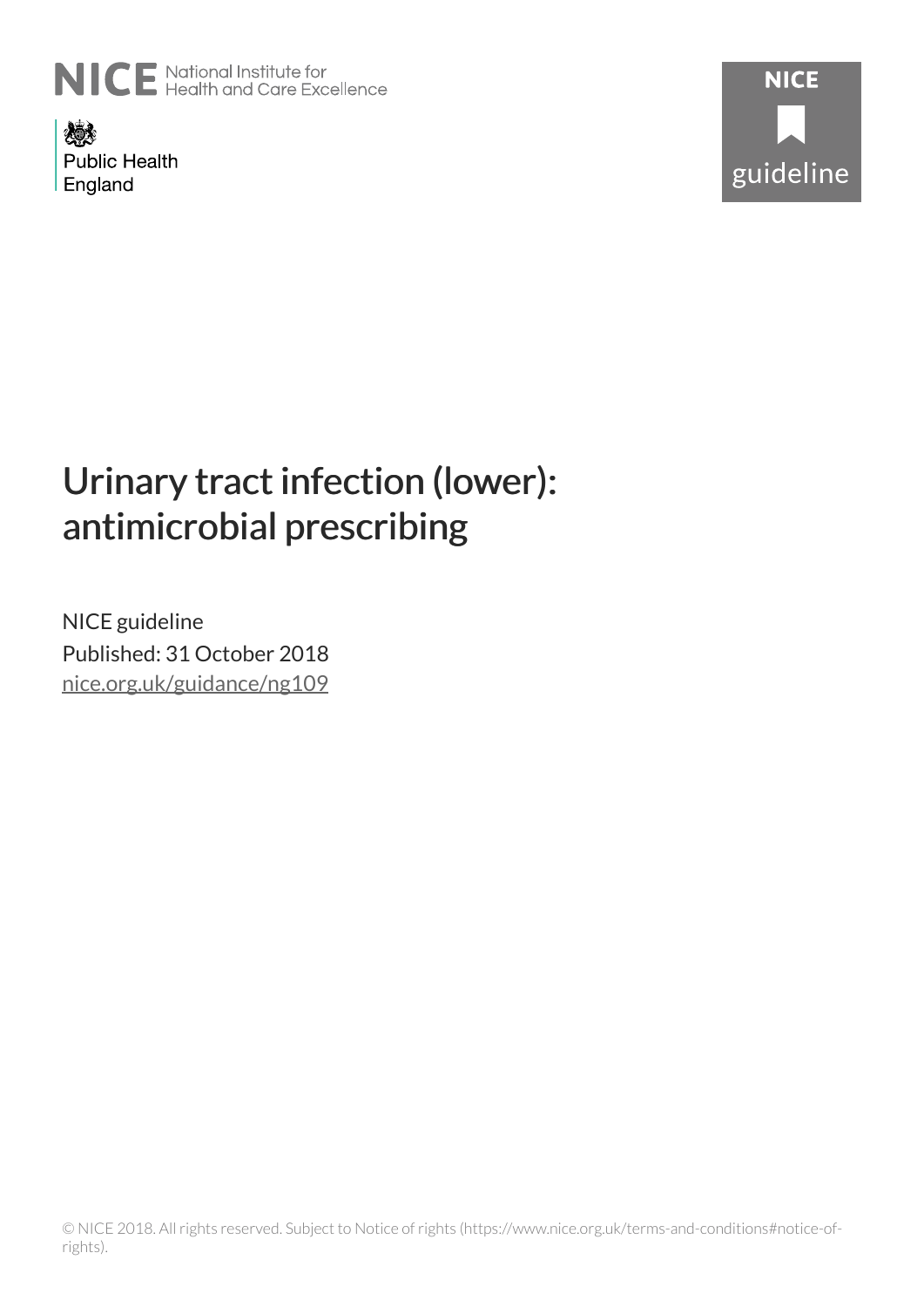# Your responsibility

The recommendations in this guideline represent the view of NICE, arrived at after careful consideration of the evidence available. When exercising their judgement, professionals and practitioners are expected to take this guideline fully into account, alongside the individual needs, preferences and values of their patients or the people using their service. It is not mandatory to apply the recommendations, and the guideline does not override the responsibility to make decisions appropriate to the circumstances of the individual, in consultation with them and their families and carers or guardian.

Local commissioners and providers of healthcare have a responsibility to enable the guideline to be applied when individual professionals and people using services wish to use it. They should do so in the context of local and national priorities for funding and developing services, and in light of their duties to have due regard to the need to eliminate unlawful discrimination, to advance equality of opportunity and to reduce health inequalities. Nothing in this guideline should be interpreted in a way that would be inconsistent with complying with those duties.

Commissioners and providers have a responsibility to promote an environmentally sustainable health and care system and should [assess and reduce the environmental impact of implementing](https://www.nice.org.uk/about/who-we-are/sustainability) [NICE recommendations](https://www.nice.org.uk/about/who-we-are/sustainability) wherever possible.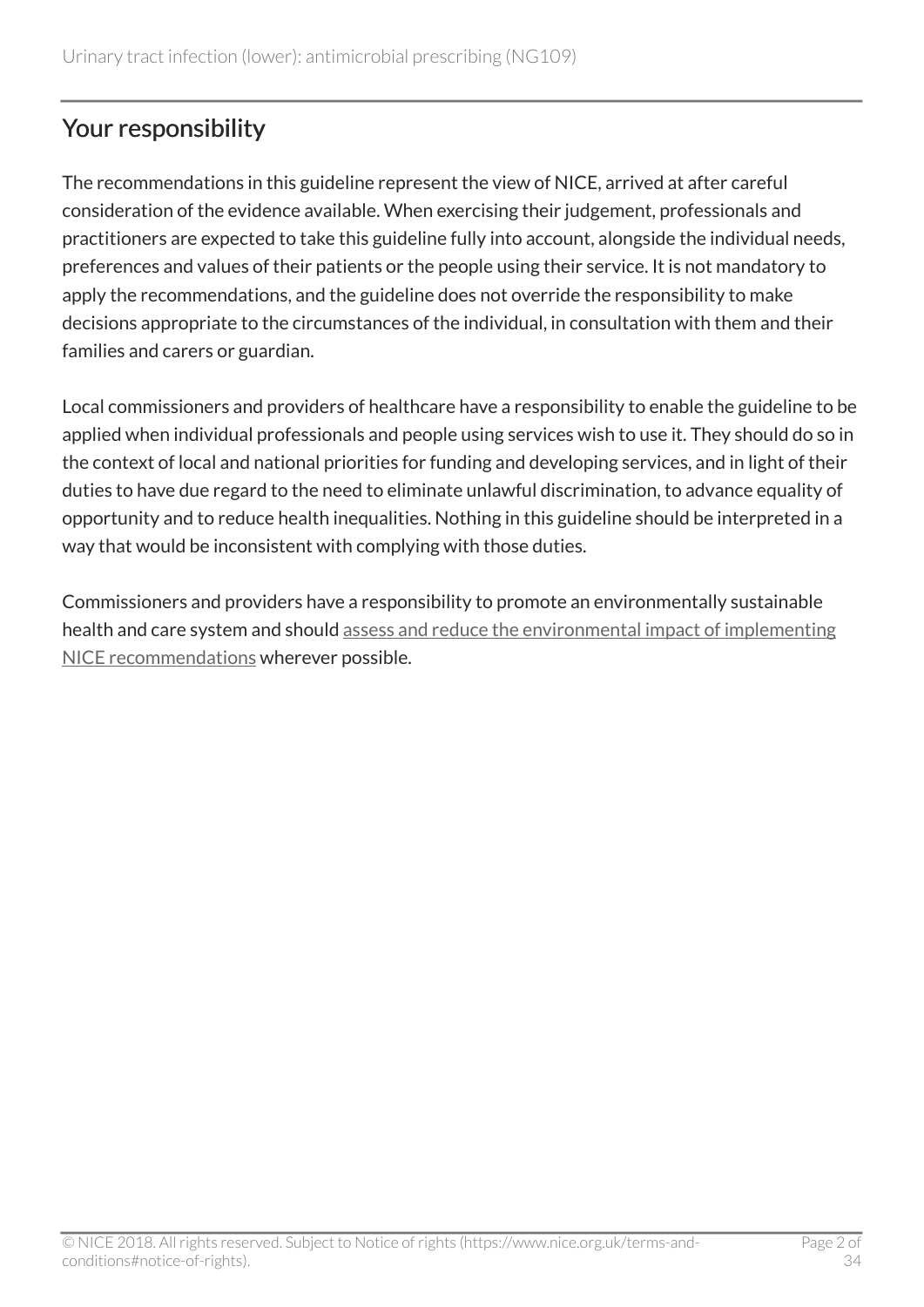# Contents

| $\overline{4}$           |
|--------------------------|
| $\overline{\mathcal{A}}$ |
| 5                        |
| 5                        |
| 8                        |
| 9                        |
| 9                        |
| 15                       |
| 15                       |
| 16                       |
| 23                       |
| 29                       |
| 34                       |
| 34                       |
| 34                       |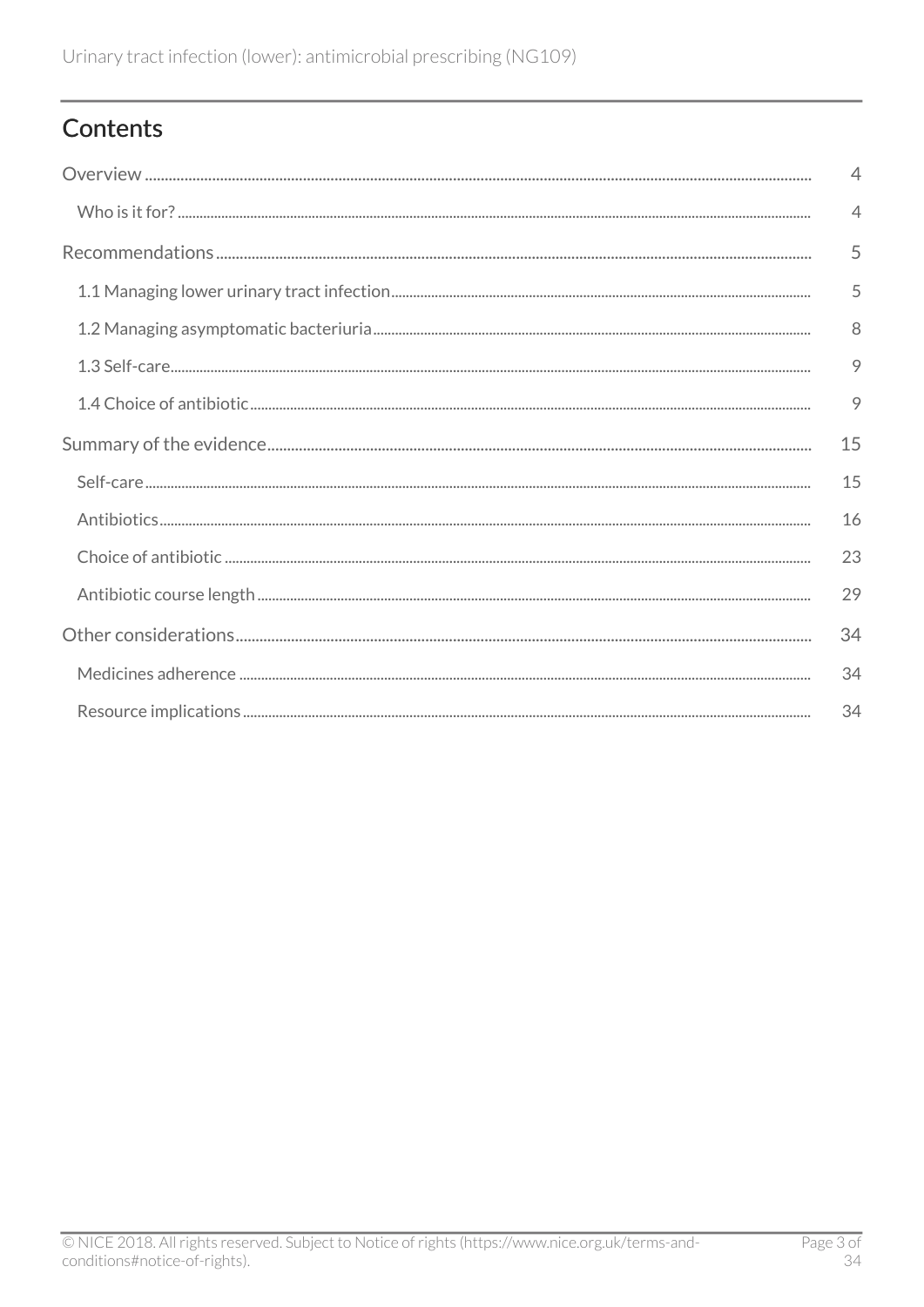This guideline should be read in conjunction with CG54, NG111 and NG112.

## <span id="page-3-0"></span>Overview

This guideline sets out an antimicrobial prescribing strategy for lower urinary tract infection (also called cystitis) in children, young people and adults who do not have a catheter. It aims to optimise antibiotic use and reduce antibiotic resistance.

See a [3-page visual summary of the recommendations](https://www.nice.org.uk/guidance/ng109/resources/visual-summary-pdf-6544021069), including a table to support prescribing decisions.

NICE has also produced a guideline on [antimicrobial stewardship: systems and processes for](http://www.nice.org.uk/guidance/ng15) [effective antimicrobial medicine use](http://www.nice.org.uk/guidance/ng15).

# <span id="page-3-1"></span>*Who is it for?*

- Health professionals
- People with lower urinary tract infection, their families and carers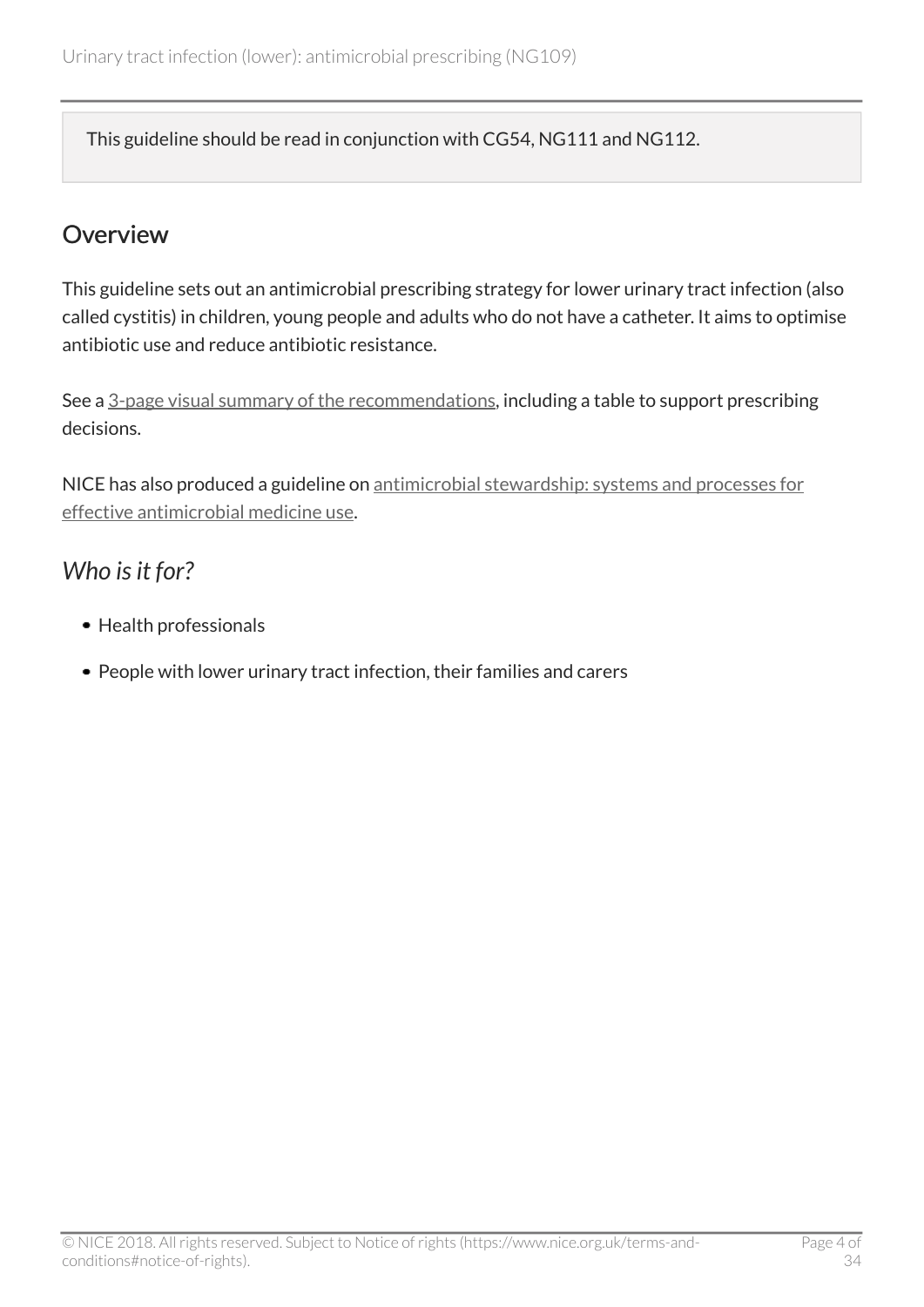# <span id="page-4-0"></span>Recommendations

### <span id="page-4-1"></span>*1.1 Managing lower urinary tract infection*

- 1.1.1 Be aware that lower urinary tract infection (UTI) is an infection of the bladder usually caused by bacteria from the gastrointestinal tract entering the urethra and travelling up to the bladder.
- 1.1.2 Give advice about managing symptoms with self-care (see the recommendations on [self-care\)](http://live-publications.nice.org.uk/recommendations#self-care) to all people with lower UTI.

### Treatment for women with lower UTI who are not pregnant

- 1.1.3 Consider a back-up antibiotic prescription (to use if symptoms do not start to improve within 48 hours or worsen at any time) or an immediate antibiotic prescription (see the recommendations on [choice of antibiotic](http://live-publications.nice.org.uk/recommendations#choice-of-antibiotic)) for women with lower UTI who are not pregnant. Take account of:
	- the severity of symptoms
	- the risk of developing complications, which is higher in people with known or suspected structural or functional abnormality of the genitourinary tract or immunosuppression
	- the evidence for back-up antibiotic prescriptions, which was only in non-pregnant women with lower UTI where immediate antibiotic treatment was not considered necessary
	- previous urine culture and susceptibility results
	- previous antibiotic use, which may have led to resistant bacteria
	- preferences of the woman for antibiotic use.
- 1.1.4 If a urine sample has been sent for culture and susceptibility testing and an antibiotic prescription has been given:
	- review the choice of antibiotic when microbiological results are available, and
	- change the antibiotic according to susceptibility results if bacteria are resistant and symptoms are not already improving, using a narrow-spectrum antibiotic wherever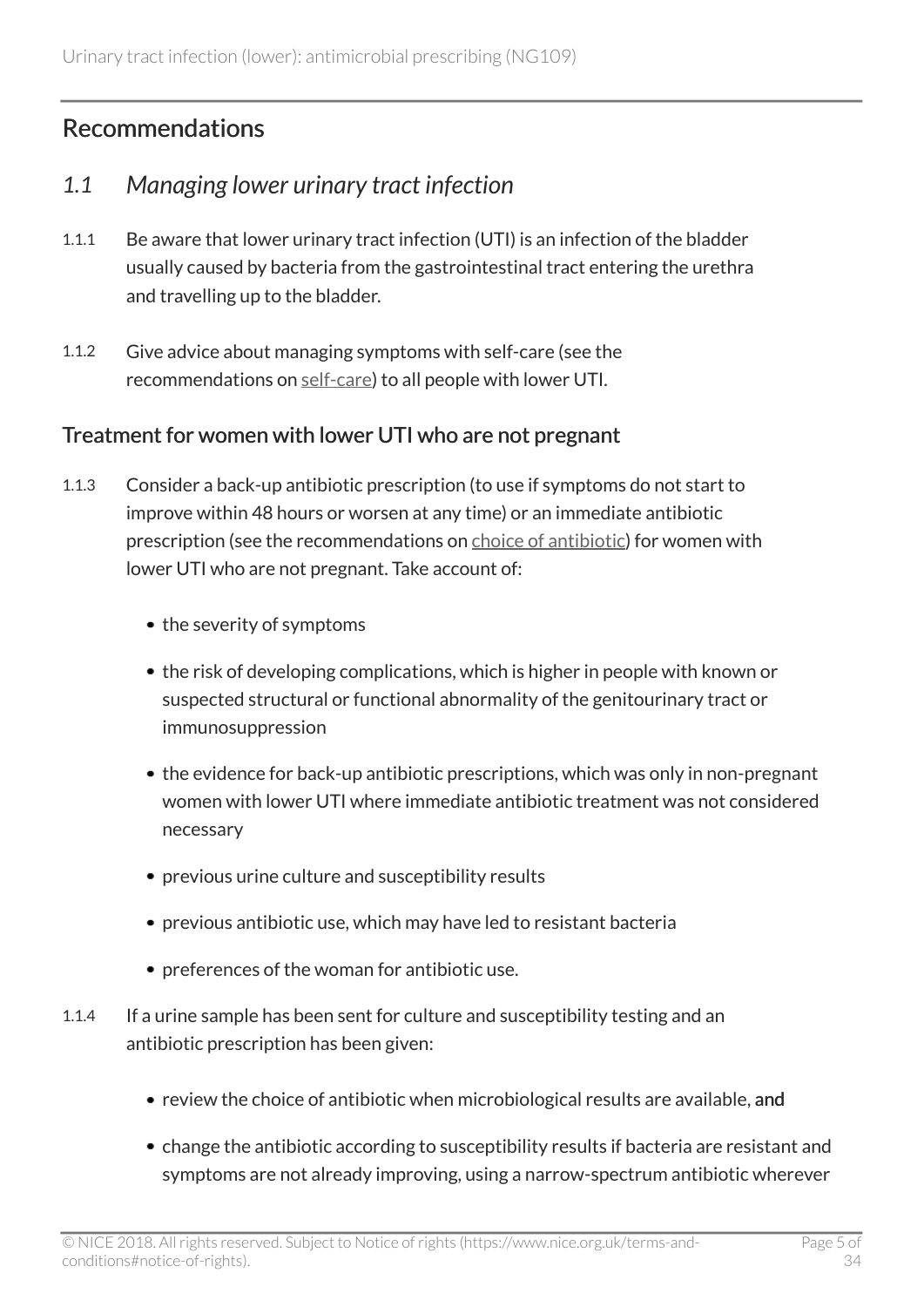• possible.

### Treatment for pregnant women and men with lower UTI

- 1.1.5 Offer an immediate antibiotic prescription (see the recommendations on [choice](http://live-publications.nice.org.uk/recommendations#choice-of-antibiotic) [of antibiotic](http://live-publications.nice.org.uk/recommendations#choice-of-antibiotic)) to pregnant women and men with lower UTI. Take account of:
	- previous urine culture and susceptibility results
	- previous antibiotic use, which may have led to resistant bacteria.
- 1.1.6 Obtain a midstream urine sample from pregnant women and men before antibiotics are taken, and send for culture and susceptibility testing.
- 1.1.7 For pregnant women with lower UTI:
	- review the choice of antibiotic when microbiological results are available, and
	- change the antibiotic according to susceptibility results if the bacteria are resistant, using a narrow-spectrum antibiotic wherever possible.
- 1.1.8 For men with lower UTI:
	- review the choice of antibiotic when microbiological results are available, and
	- change the antibiotic according to susceptibility results if the bacteria are resistant and symptoms are not already improving, using a narrow-spectrum antibiotic wherever possible.

#### Treatment for children and young people under 16 years with lower UTI

- 1.1.9 Obtain a urine sample from children and young people with lower UTI before antibiotics are taken, and dipstick test or send for culture and susceptibility testing in line with the NICE guideline on *urinary tract infection in under 16s*.
- 1.1.10 Assess and manage children under 5 with lower UTI who present with fever as outlined in the NICE guideline on <u>fever in under 5s</u>.
- 1.1.11 Offer an immediate antibiotic prescription (see the recommendations on [choice](http://live-publications.nice.org.uk/recommendations#choice-of-antibiotic) [of antibiotic](http://live-publications.nice.org.uk/recommendations#choice-of-antibiotic)) for children and young people under 16 years with lower UTI. Take account of: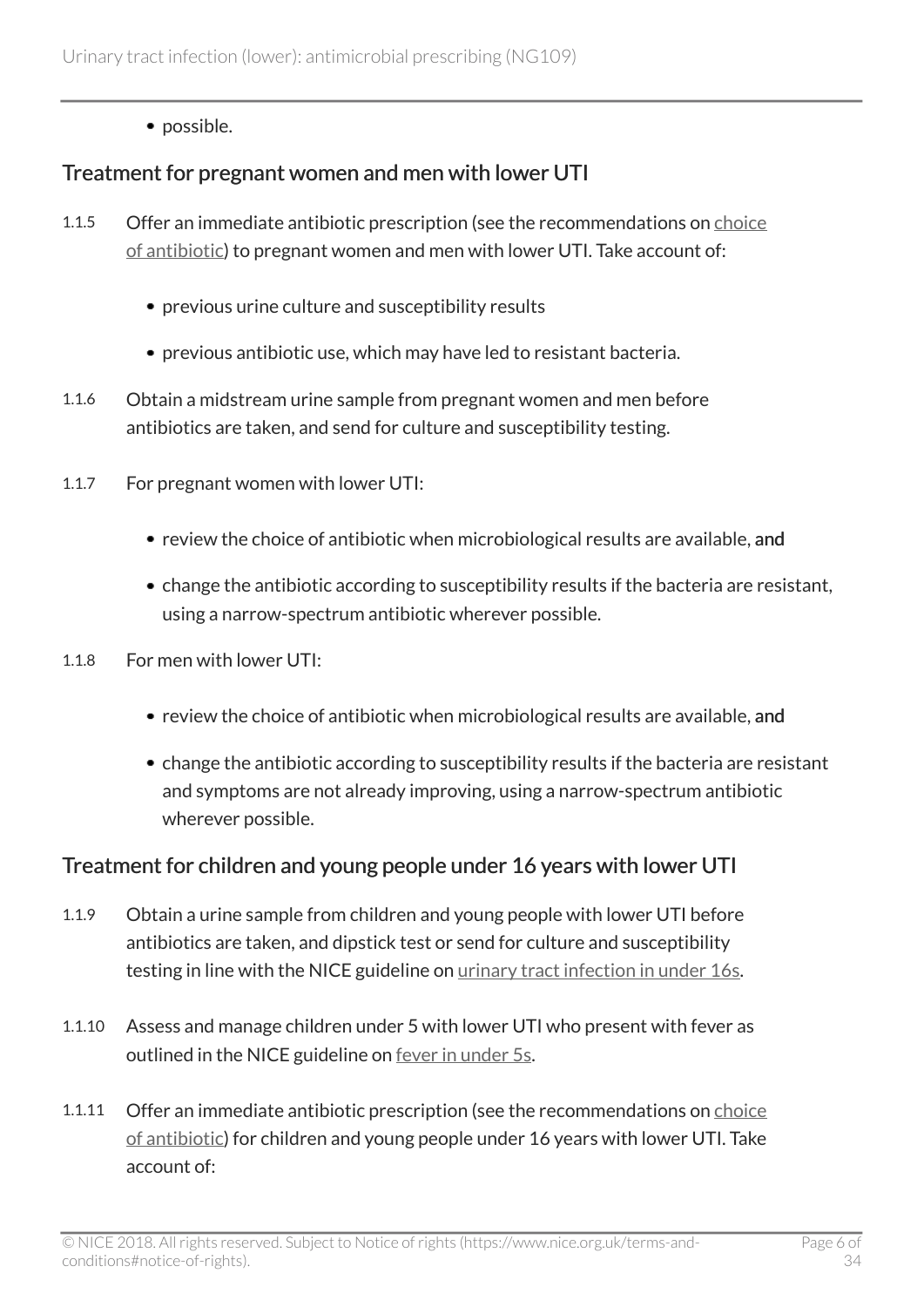- previous urine culture and susceptibility results
- previous antibiotic use, which may have led to resistant bacteria.
- 1.1.12 If a urine sample has been sent for culture and sensitivity testing when an antibiotic prescription has been given:
	- review the choice of antibiotic when microbiological results are available, and
	- change the antibiotic according to susceptibility results if the bacteria are resistant and symptoms are not already improving, using a narrow-spectrum antibiotic wherever possible.

### Advice for all people with lower UTI when an antibiotic prescription is given

- 1.1.13 When a back-up antibiotic prescription is given, as well as the general advice on [self-care,](http://live-publications.nice.org.uk/recommendations#self-care) give advice about:
	- an antibiotic not being needed immediately
	- using the back-up prescription if symptoms do not start to improve within 48 hours or if they worsen at any time
	- possible adverse effects of antibiotics, particularly diarrhoea and nausea
	- seeking medical help if antibiotics are taken and:
		- symptoms worsen rapidly or significantly at any time, or
		- symptoms do not start to improve within 48 hours of taking the antibiotic, or
		- the person becomes systemically very unwell.
- 1.1.14 When an immediate antibiotic prescription is given, as well as the general advice on [self-care](http://live-publications.nice.org.uk/recommendations#self-care), give advice about:
	- possible adverse effects of the antibiotic, particularly diarrhoea and nausea
	- seeking medical help if symptoms worsen rapidly or significantly at any time, do not start to improve within 48 hours of taking the antibiotic, or the person becomes systemically very unwell.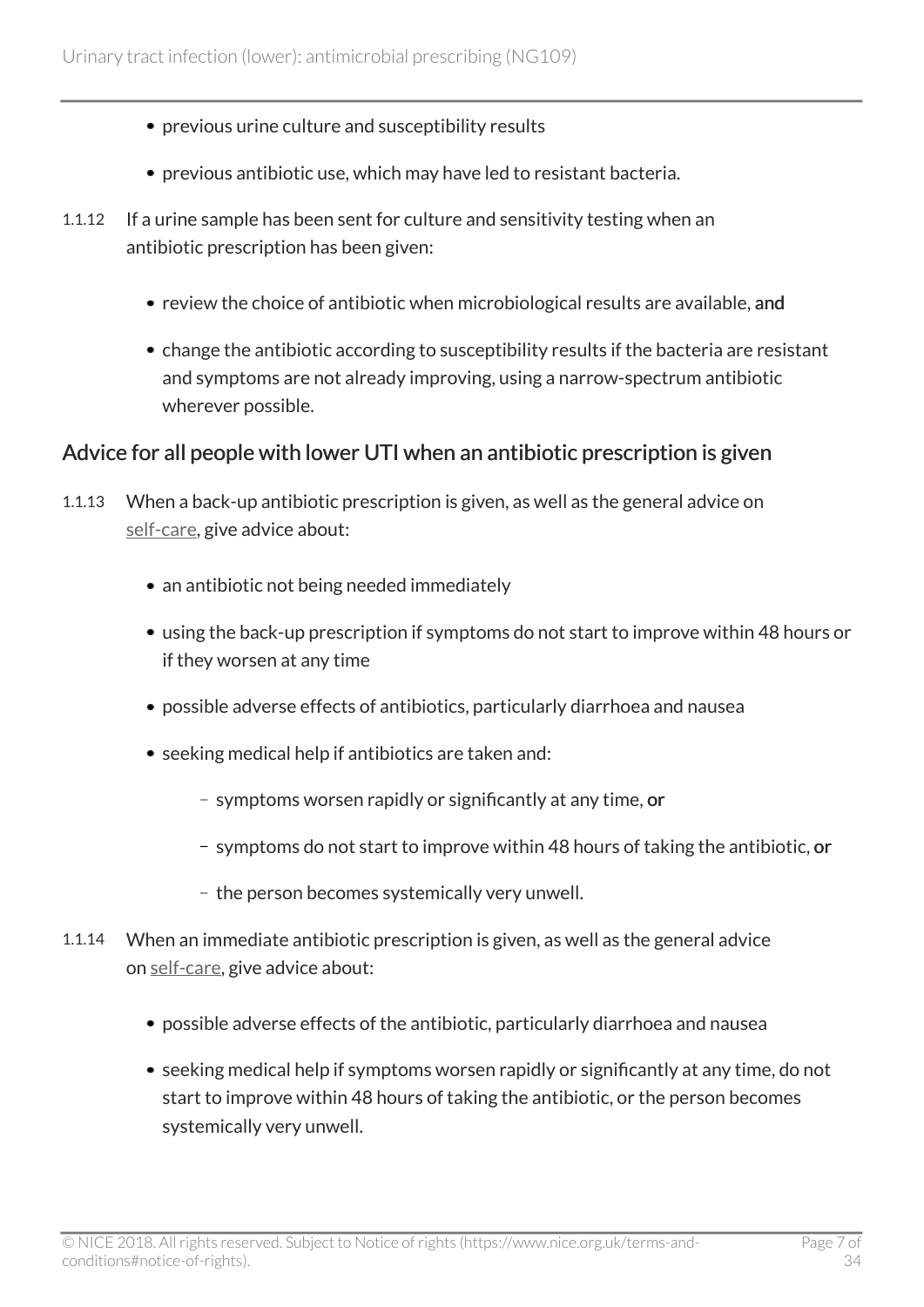### Reassessment

- 1.1.15 Reassess if symptoms worsen rapidly or significantly at any time, or do not start to improve within 48 hours of taking the antibiotic, taking account of:
	- other possible diagnoses
	- any symptoms or signs suggesting a more serious illness or condition, such as pyelonephritis
	- previous antibiotic use, which may have led to resistant bacteria.

Send a urine sample for culture and susceptibility testing if this has not already been done and review treatment when results are available (see recommendations 1.1.4, 1.1.7, 1.1.8 and 1.1.12).

### Referral

- 1.1.16 Refer people aged 16 years and over with lower UTI to hospital if they have any symptoms or signs suggesting a more serious illness or condition (for example, sepsis).
- 1.1.17 Refer children or young people with lower UTI to hospital in line with the NICE guideline on [urinary tract infection in under 16s.](http://www.nice.org.uk/guidance/cg54)

See the evidence and committee discussion on [antibiotics](http://live-publications.nice.org.uk/summary-of-the-evidence#antibiotics).

### <span id="page-7-0"></span>*1.2 Managing asymptomatic bacteriuria*

- 1.2.1 Be aware that asymptomatic bacteriuria:
	- is significant levels of bacteria (greater than  $10^5$  colony forming units/ml) in the urine with no symptoms of UTI
	- is not routinely screened for, or treated, in women who are not pregnant, men, young people and children
	- is routinely screened for, and treated with antibiotics, in pregnant women because it is a risk factor for pyelonephritis and premature delivery (see the recommendations on [choice of antibiotic\)](http://live-publications.nice.org.uk/recommendations#choice-of-antibiotic).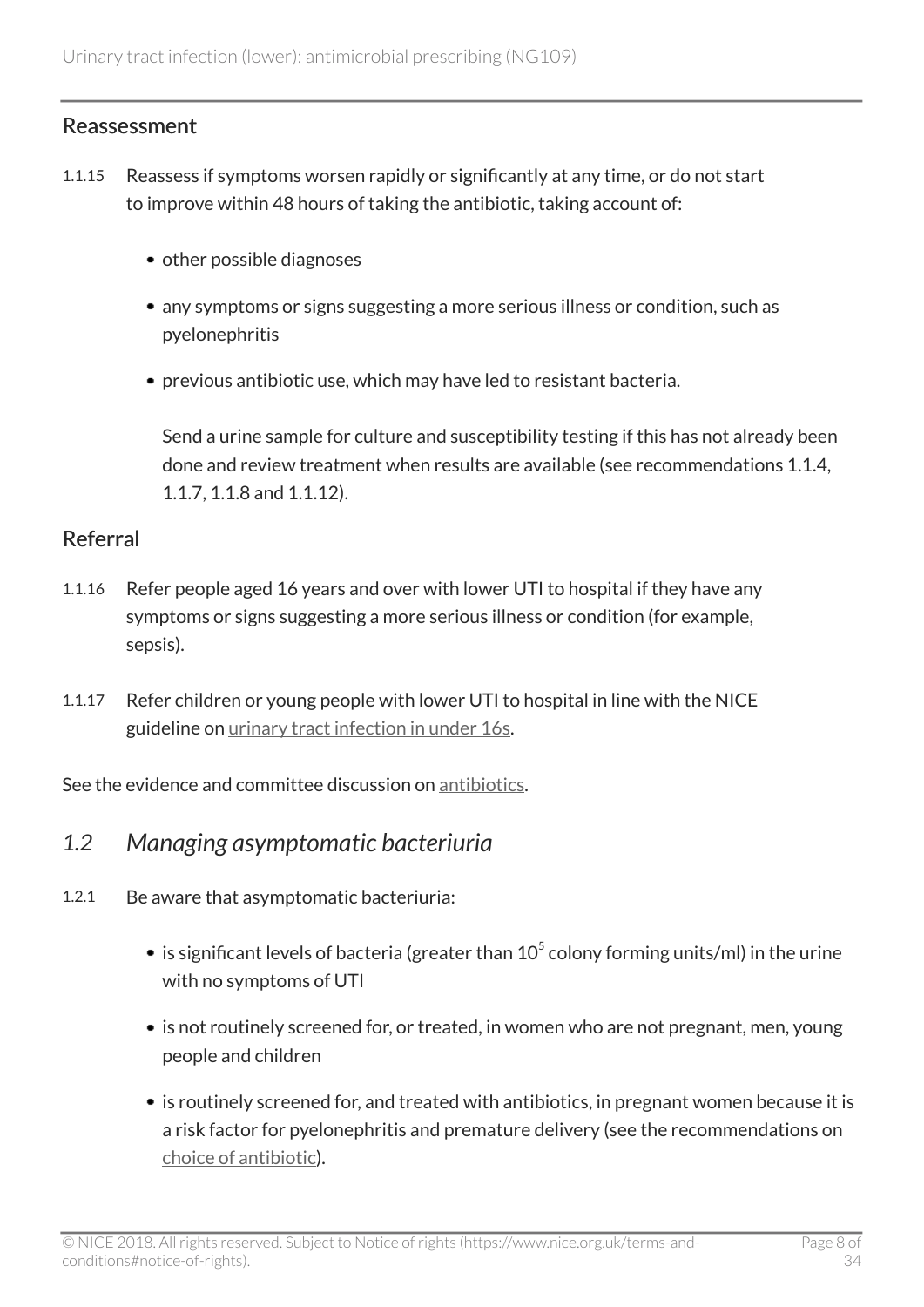- 1.2.2 Offer an immediate antibiotic prescription to pregnant women with asymptomatic bacteriuria, taking account of:
	- recent urine culture and susceptibility results
	- previous antibiotic use, which may have led to resistant bacteria.

See the evidence and committee discussion on [antibiotics](http://live-publications.nice.org.uk/summary-of-the-evidence#antibiotics).

### <span id="page-8-0"></span>*1.3 Self-care*

- 1.3.1 Advise people with lower UTI about using paracetamol for pain, or if preferred and suitable ibuprofen.
- 1.3.2 Advise people with lower UTI about drinking enough fluids to avoid dehydration.
- 1.3.3 Be aware that no evidence was found on cranberry products or urine alkalinising agents to treat lower UTI.

See the evidence and committee discussion on [self-care.](http://live-publications.nice.org.uk/summary-of-the-evidence#self-care-2)

### <span id="page-8-1"></span>*1.4 Choice of antibiotic*

- 1.4.1 When prescribing antibiotic treatment for lower UTI, take account of [local](https://fingertips.phe.org.uk/profile/amr-local-indicators) [antimicrobial resistance data](https://fingertips.phe.org.uk/profile/amr-local-indicators) and follow:
	- table 1 for non-pregnant women aged 16 years and over
	- table 2 for pregnant women aged 12 years and over
	- table 3 for men aged 16 years and over
	- table 4 for children and young people under 16 years.

#### Table 1 Antibiotics for non-pregnant women aged 16 years and over

| $ $ Antibiotic <sup>1</sup> | Dosage and course length <sup>2</sup> |
|-----------------------------|---------------------------------------|
| First choice <sup>3</sup>   |                                       |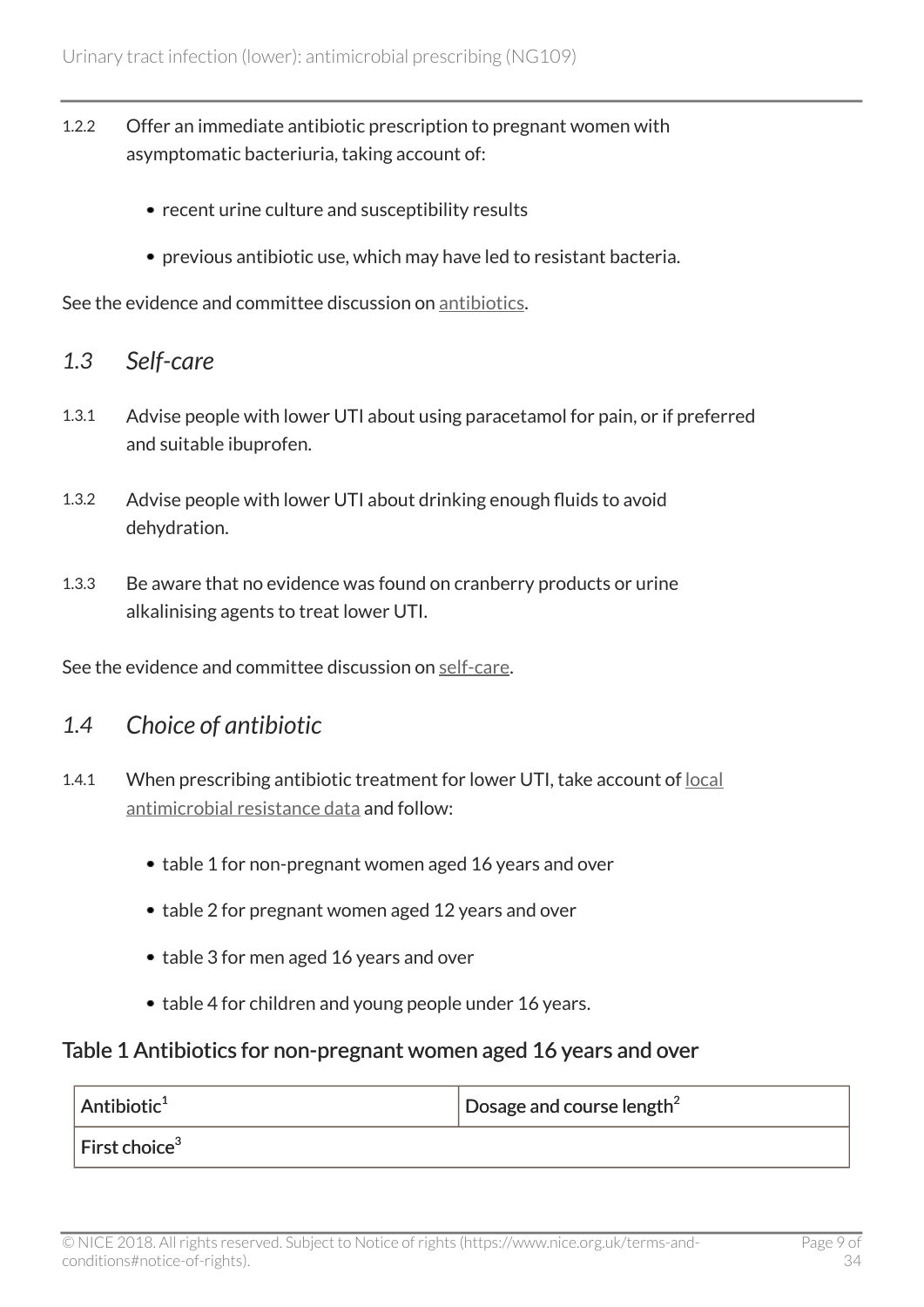| Nitrofurantoin – if eGFR $\geq$ 45 ml/minute <sup>4</sup>                                                                                             | 100 mg modified-release twice a day for<br>3 days                           |  |
|-------------------------------------------------------------------------------------------------------------------------------------------------------|-----------------------------------------------------------------------------|--|
| Trimethoprim – if low risk of resistance <sup>5</sup>                                                                                                 | 200 mg twice a day for 3 days                                               |  |
| Second-choice (no improvement in lower UTI symptoms on first-choice taken for at least<br>48 hours, or when first-choice not suitable) <sup>3,6</sup> |                                                                             |  |
| Nitrofurantoin – if eGFR $\geq$ 45 ml/minute <sup>4</sup> and<br>not used as first-choice                                                             | 100 mg modified-release twice a day for<br>3 days                           |  |
| Pivmecillinam (a penicillin)                                                                                                                          | 400 mg initial dose, then 200 mg three times a<br>day for a total of 3 days |  |
| Fosfomycin                                                                                                                                            | 3 g single dose sachet                                                      |  |
|                                                                                                                                                       |                                                                             |  |

 $^{\rm 1}$ See <u>[BNF](https://bnf.nice.org.uk/)</u> for appropriate use and dosing in specific populations, for example, hepatic impairment, renal impairment and breastfeeding.

 $2^2$  Doses given are by mouth using immediate-release medicines, unless otherwise stated.

 $3$  Check any previous urine culture and susceptibility results and antibiotic prescribing and choose antibiotics accordingly.

<sup>4</sup> May be used with caution if eGFR 30-44 ml/minute to treat uncomplicated lower UTI caused by suspected or proven multidrug resistant bacteria and only if potential benefit outweighs risk [\(BNF, August 2018](https://bnf.nice.org.uk/drug/nitrofurantoin.html)).

 $5$ A lower risk of resistance may be more likely if not used in the past 3 months, previous urine culture suggests susceptibility (but this was not used), and in younger people in areas where local epidemiology data suggest resistance is low. A higher risk of resistance may be more likely with recent use and in older people in residential facilities.

 $^{\circ}$  If there are symptoms of pyelonephritis or the person has a complicated UTI (associated with a structural or functional abnormality, or underlying disease, which increases the risk of a more serious outcome or treatment failure), see the recommendations on choice of antibiotic in the NICE guideline on [pyelonephritis \(acute\): antimicrobial prescribing](http://www.nice.org.uk/guidance/ng111).

Abbreviations: eGFR, estimated glomerular filtration rate.

### Table 2 Antibiotics for pregnant women aged 12 years and over

Antibiotic<sup>1</sup>  $\log^2$  Dosage and course length<sup>2</sup>

Treatment of lower UTI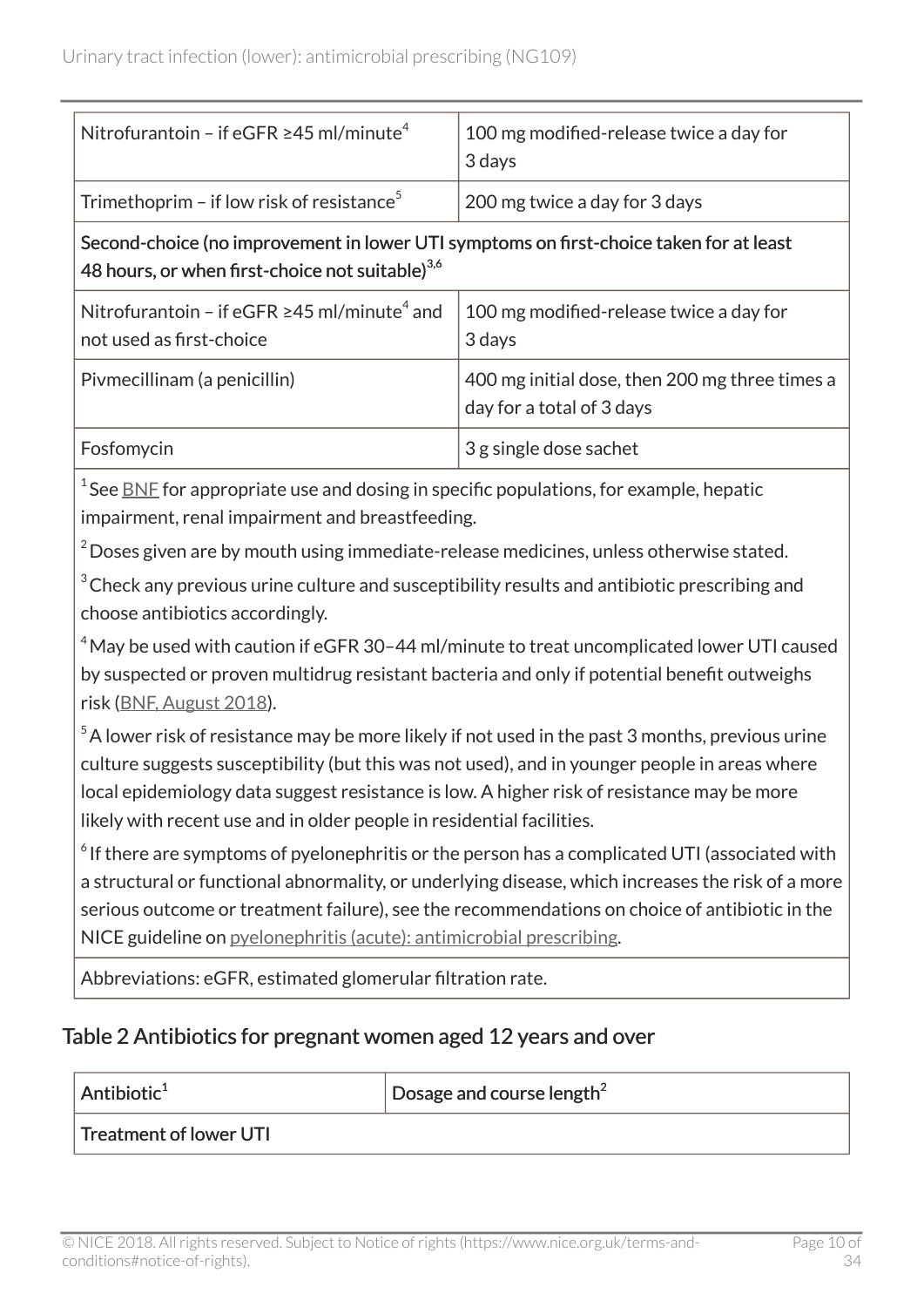| First choice <sup>3</sup>                                                                                                                                                                                                                                                                                                                                                            |                                                                                                 |  |
|--------------------------------------------------------------------------------------------------------------------------------------------------------------------------------------------------------------------------------------------------------------------------------------------------------------------------------------------------------------------------------------|-------------------------------------------------------------------------------------------------|--|
| Nitrofurantoin (avoid at term) - if<br>eGFR $\geq$ 45 ml/minute <sup>4,5</sup>                                                                                                                                                                                                                                                                                                       | 100 mg modified-release twice a day for 7 days                                                  |  |
| Second-choice (no improvement in lower UTI symptoms on first-choice taken for at least<br>48 hours or when first-choice not suitable) <sup>3,6</sup>                                                                                                                                                                                                                                 |                                                                                                 |  |
| Amoxicillin (only if culture results<br>available and susceptible)                                                                                                                                                                                                                                                                                                                   | 500 mg three times a day for 7 days                                                             |  |
| Cefalexin                                                                                                                                                                                                                                                                                                                                                                            | 500 mg twice a day for 7 days                                                                   |  |
| Alternative second-choices                                                                                                                                                                                                                                                                                                                                                           | Consult local microbiologist, choose antibiotics based<br>on culture and susceptibility results |  |
| Treatment of asymptomatic bacteriuria                                                                                                                                                                                                                                                                                                                                                |                                                                                                 |  |
| Choose from nitrofurantoin <sup>4,5</sup> , amoxicillin or cefalexin based on recent culture and<br>susceptibility results                                                                                                                                                                                                                                                           |                                                                                                 |  |
| $1$ See BNF for appropriate use and dosing in specific populations, for example, hepatic<br>impairment and renal impairment.                                                                                                                                                                                                                                                         |                                                                                                 |  |
| $2$ Doses given are by mouth using immediate-release medicines, unless otherwise stated.                                                                                                                                                                                                                                                                                             |                                                                                                 |  |
| $3$ Check any previous urine culture and susceptibility results and antibiotic prescribing and<br>choose antibiotics accordingly.                                                                                                                                                                                                                                                    |                                                                                                 |  |
|                                                                                                                                                                                                                                                                                                                                                                                      | $4$ Avoid at term in pregnancy; may produce neonatal haemolysis (BNF, August 2018).             |  |
| $5$ May be used with caution if eGFR 30-44 ml/minute to treat uncomplicated lower UTI caused<br>by suspected or proven multidrug resistant bacteria and only if potential benefit outweighs<br>risk (BNF, August 2018).                                                                                                                                                              |                                                                                                 |  |
| $\degree$ If there are symptoms of pyelonephritis or the person has a complicated UTI (associated with<br>a structural or functional abnormality, or underlying disease, which increases the risk of a more<br>serious outcome or treatment failure), see the recommendations on choice of antibiotic in the<br>NICE guideline on pyelonephritis (acute): antimicrobial prescribing. |                                                                                                 |  |
| Abbreviations: eGFR, estimated glomerular filtration rate.                                                                                                                                                                                                                                                                                                                           |                                                                                                 |  |
| Table 3 Antibiotics for men aged 16 years and over                                                                                                                                                                                                                                                                                                                                   |                                                                                                 |  |
|                                                                                                                                                                                                                                                                                                                                                                                      |                                                                                                 |  |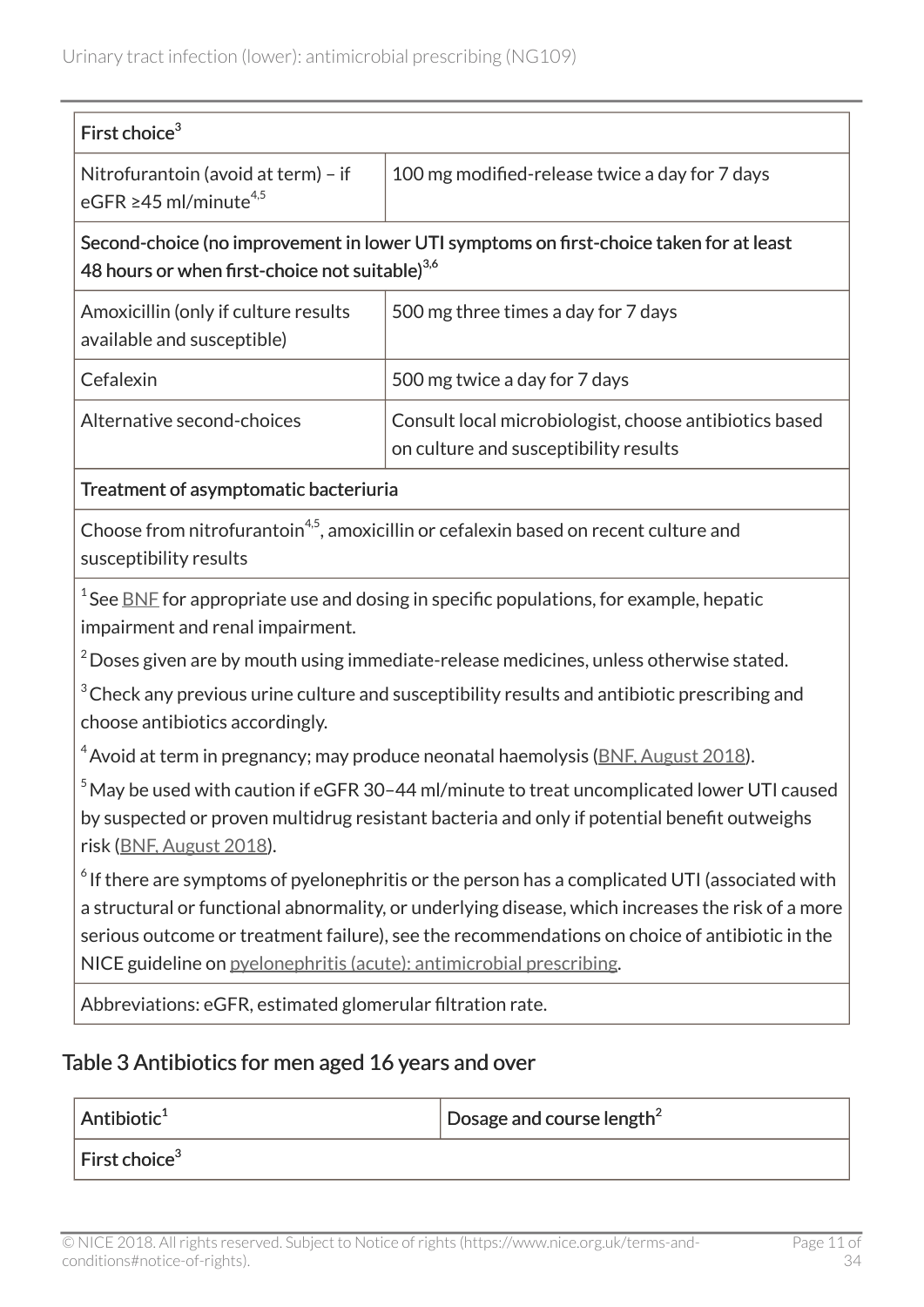| Trimethoprim                                                | 200 mg twice a day for 7 days                  |
|-------------------------------------------------------------|------------------------------------------------|
| Nitrofurantoin - if eGFR $\geq$ 45 ml/minute <sup>4,5</sup> | 100 mg modified-release twice a day for 7 days |

Second-choice (no improvement in UTI symptoms on first-choice taken for at least 48 hoursor when first-choice not suitable) $^{\rm 3}$ 

Consider alternative diagnoses and follow recommendations in the NICE guidelines on [pyelonephritis \(acute\): antimicrobial prescribing](http://www.nice.org.uk/guidance/ng111) or [prostatitis \(acute\): antimicrobial](http://www.nice.org.uk/guidance/ng110) [prescribing](http://www.nice.org.uk/guidance/ng110), basing antibiotic choice on recent culture and susceptibility results.

 $^{\rm 1}$ See <u>[BNF](https://bnf.nice.org.uk/)</u> for appropriate use and dosing in specific populations, for example, hepatic impairment and renal impairment.

 $2$  Doses given are by mouth using immediate-release medicines, unless otherwise stated.

 $3$ Check any previous urine culture and susceptibility results and antibiotic prescribing and choose antibiotics accordingly.

 $4$ Nitrofurantoin is not recommended for men with suspected prostate involvement because it is unlikely to reach therapeutic levels in the prostate.

 $5$ May be used with caution if eGFR 30-44 ml/minute to treat uncomplicated lower UTI caused by suspected or proven multidrug resistant bacteria and only if potential benefit outweighs risk [\(BNF, August 2018](https://bnf.nice.org.uk/drug/nitrofurantoin.html)).

Abbreviations: eGFR, estimated glomerular filtration rate.

### Table 4 Antibiotics for children and young people under 16 years

| Antibiotic <sup>1</sup>                                                                                                                | Dosage and course length <sup>2</sup> |  |
|----------------------------------------------------------------------------------------------------------------------------------------|---------------------------------------|--|
| Children under 3 months                                                                                                                |                                       |  |
| Refer to paediatric specialist and treat with intravenous antibiotics in line with the NICE<br>guideline on <u>fever in under 5s</u> . |                                       |  |
| Children aged 3 months and over                                                                                                        |                                       |  |
| First choice <sup>3,4</sup>                                                                                                            |                                       |  |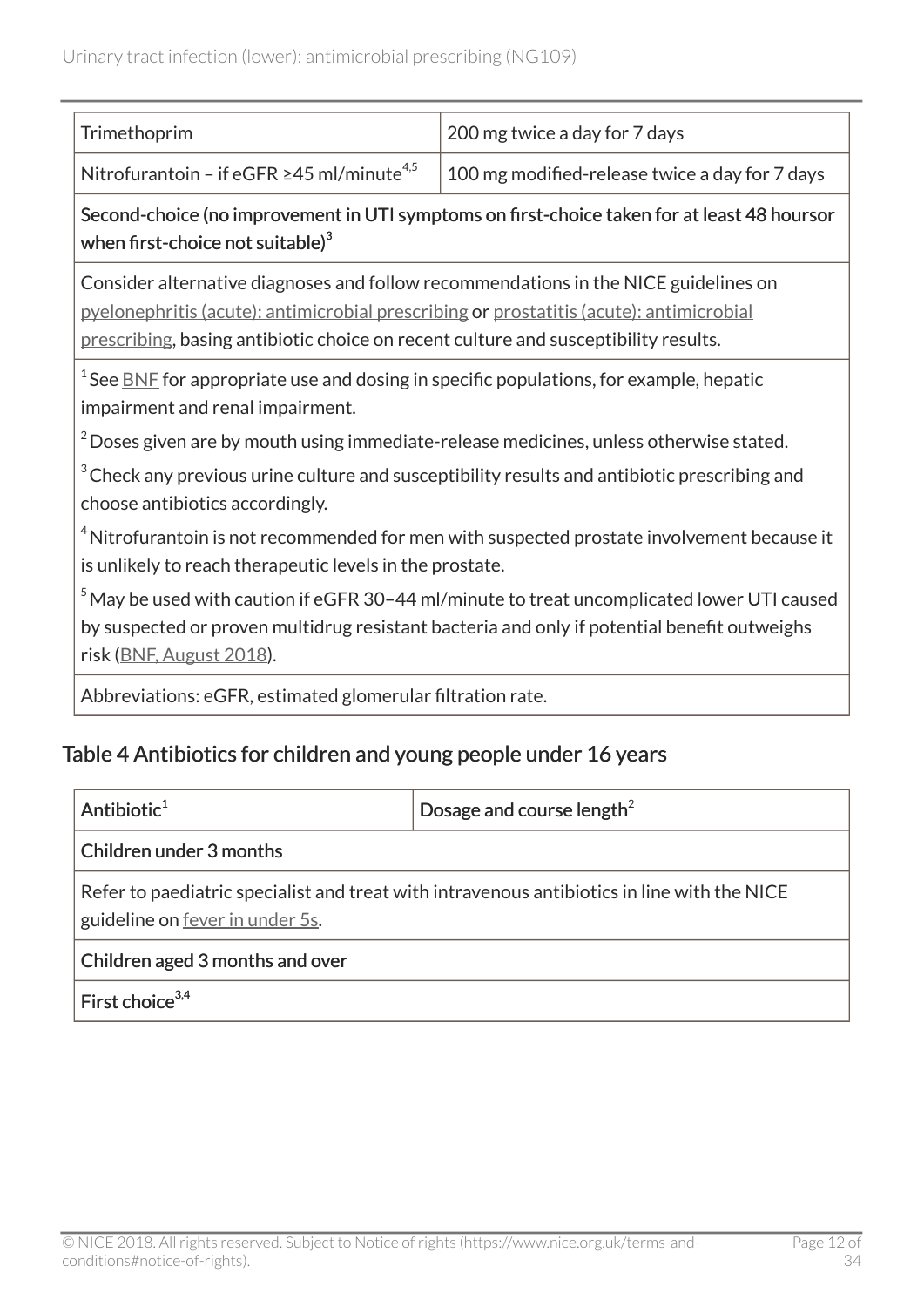| Trimethoprim - if low risk of resistance <sup>5</sup>                                                                                                 | 3 to 5 months, 4 mg/kg (maximum 200 mg per dose)<br>or 25 mg twice a day for 3 days         |  |
|-------------------------------------------------------------------------------------------------------------------------------------------------------|---------------------------------------------------------------------------------------------|--|
|                                                                                                                                                       | 6 months to 5 years, 4 mg/kg (maximum 200 mg per<br>dose) or 50 mg twice a day for 3 days   |  |
|                                                                                                                                                       | 6 to 11 years, 4 mg/kg (maximum 200 mg per dose)<br>or 100 mg twice a day for 3 days        |  |
|                                                                                                                                                       | 12 to 15 years, 200 mg twice a day for 3 days                                               |  |
| Nitrofurantoin - if eGFR ≥45 ml/<br>minute <sup>6</sup>                                                                                               | 3 months to 11 years, 750 micrograms/kg four times<br>a day for 3 days                      |  |
|                                                                                                                                                       | 12 to 15 years, 50 mg four times a day or 100 mg<br>modified-release twice a day for 3 days |  |
| Second-choice (no improvement in lower UTI symptoms on first-choice taken for at least<br>48 hoursor when first-choice not suitable) <sup>3,4,7</sup> |                                                                                             |  |
| Nitrofurantoin - if eGFR ≥45 ml/<br>minute <sup>6</sup> and not used as first-choice                                                                  | 3 months to 11 years, 750 micrograms/kg four times<br>a day for 3 days                      |  |
|                                                                                                                                                       | 12 to 15 years, 50 mg four times a day or 100 mg<br>modified-release twice a day for 3 days |  |
| Amoxicillin (only if culture results                                                                                                                  | 1 to 11 months, 125 mg three times a day for 3 days                                         |  |
| available and susceptible)                                                                                                                            | 1 to 4 years, 250 mg three times a day for 3 days                                           |  |
|                                                                                                                                                       | 5 to 15 years, 500 mg three times a day for 3 days                                          |  |
| Cefalexin                                                                                                                                             | 3 to 11 months, 12.5 mg/kg or 125 mg twice a day<br>for 3 days                              |  |
|                                                                                                                                                       | 1 to 4 years, 12.5 mg/kg twice a day or 125 mg three<br>times a day for 3 days              |  |
|                                                                                                                                                       | 5 to 11 years, 12.5 mg/kg twice a day or 250 mg<br>three times a day for 3 days             |  |
|                                                                                                                                                       | 12 to 15 years, 500 mg twice a day for 3 days                                               |  |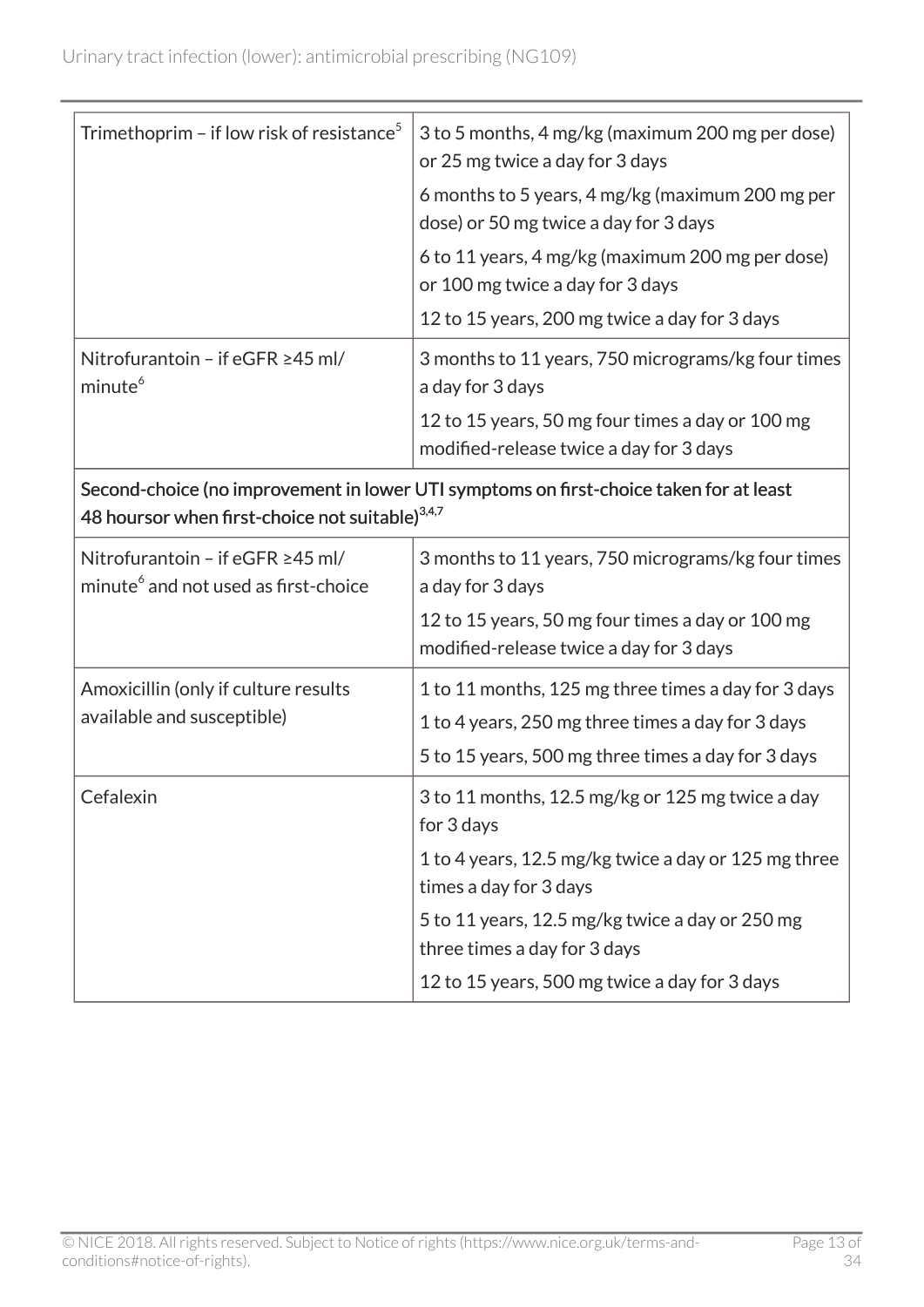<sup>1</sup> See <u>[BNF for children](https://bnfc.nice.org.uk/)</u> (BNFC) for appropriate use and dosing in specific populations, for example, hepatic and renal impairment. See  $table 2$  $table 2$  if a young woman is pregnant.

 $^{\rm 2}$ The age bands apply to children of average size and, in practice, the prescriber will use the age bands in conjunction with other factors such as the severity of the condition being treated and the child's size in relation to the average size of children of the same age. Doses given are by mouth using immediate-release medicines, unless otherwise stated.

 $3$  Check any previous urine culture and susceptibility results and antibiotic prescribing and choose antibiotics accordingly. Where a child or young person is receiving prophylactic antibiotics, treatment should be with a different antibiotic, not a higher dose of the same antibiotic.

 $^4$  If 2 or more antibiotics are appropriate, choose the antibiotic with the lowest acquisition cost. Some children may also be able to take a tablet or part-tablet, rather than a liquid formulation, if the dose is appropriate.

 $5$ A lower risk of resistance may be more likely if not used in the past 3 months, previous urine culture suggests susceptibility (but this was not used), and in younger people in areas where local epidemiology data suggest resistance is low. A higher risk of resistance may be more likely with recent use and in older people in residential facilities.

 $6$ May be used with caution if eGFR 30-44 ml/minute to treat uncomplicated lower UTI caused by suspected or proven multidrug resistant bacteria and only if potential benefit outweighs risk [\(BNFC, August 2018\)](https://bnfc.nice.org.uk/drug/nitrofurantoin.html).

 $^7$  If there are symptoms of pyelonephritis or the person has a complicated UTI (associated with a structural or functional abnormality, or underlying disease, which increases the risk of a more serious outcome or treatment failure), see the recommendations on choice of antibiotic in the NICE guideline on [pyelonephritis \(acute\): antimicrobial prescribing](http://www.nice.org.uk/guidance/ng111).

Abbreviations: eGFR, estimated glomerular filtration rate.

See the evidence and committee discussion on [choice of antibiotic](http://live-publications.nice.org.uk/summary-of-the-evidence#choice-of-antibiotic-2) and [antibiotic course length](http://live-publications.nice.org.uk/summary-of-the-evidence#antibiotic-course-length).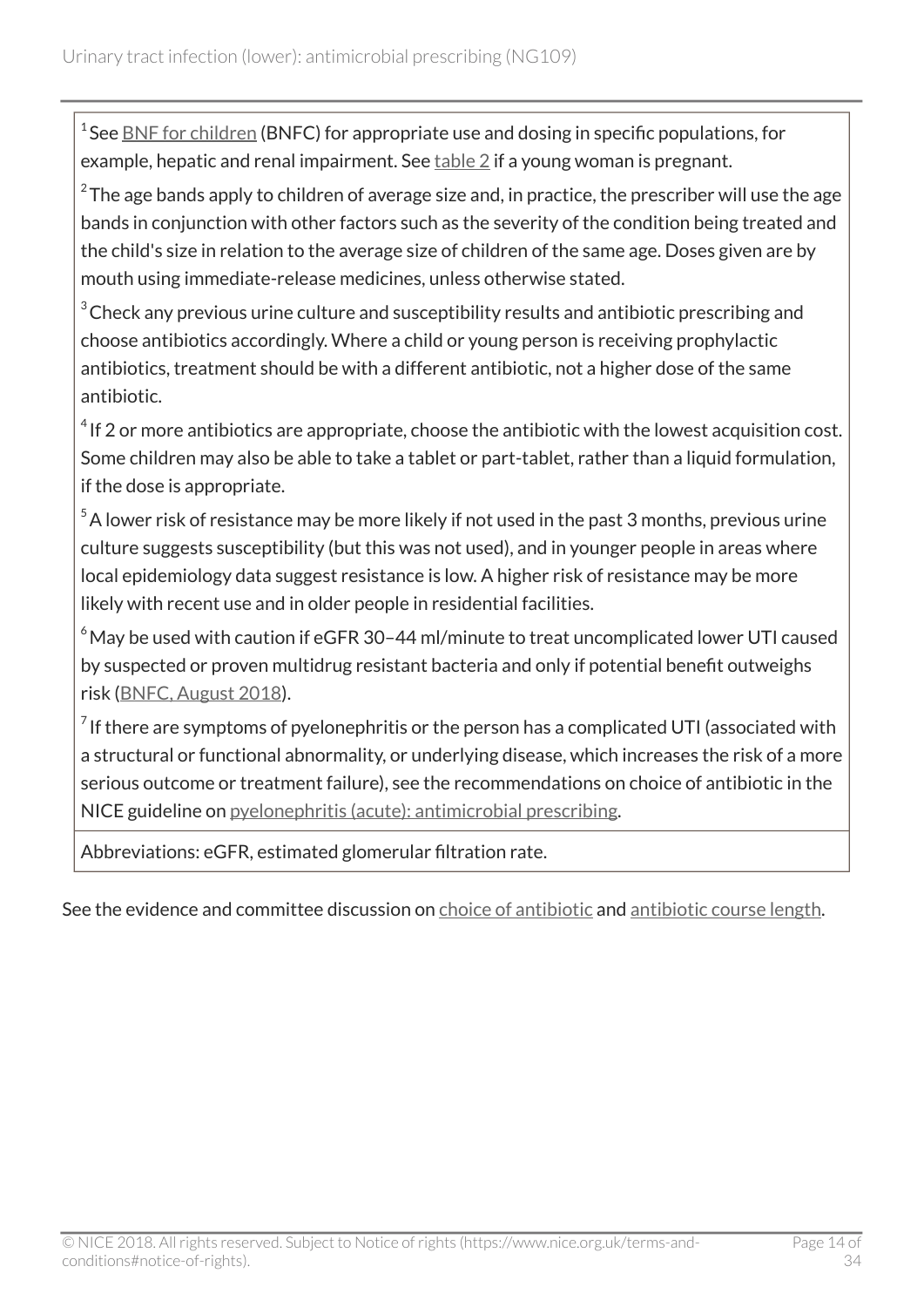# <span id="page-14-0"></span>Summary of the evidence

### <span id="page-14-1"></span>*Self-care*

### Oral analgesia (ibuprofen)

- Two randomised controlled trials (RCTs) ([Bleidorn et al. 2010](https://bmcmedicine.biomedcentral.com/articles/10.1186/1741-7015-8-30) and [Gagyor et al. 2015\)](https://www.ncbi.nlm.nih.gov/pubmed/26698878) in nonpregnant women found conflicting evidence regarding the effectiveness of ibuprofen compared with antibiotics. One small RCT, Bleidorn et al. 2010, found no significant differences between ibuprofen and ciprofloxacin in reducing symptoms and symptom duration (very low to low quality evidence). However, a more recent larger RCT, Gagyor et al. 2015, found that women using ibuprofen were more likely to report a higher burden of symptoms over the first 7 days after the start of their treatment, compared with women using fosfomycin (moderate quality evidence).
- Subgroup analyses, based on the results of urine culture prior to treatment, showed that women who received ibuprofen had significantly fewer antibiotic courses per patient compared with women who received fosfomycin (Gagyor et al. 2015; moderate quality evidence). However, this effect was driven mostly by the randomisation process, rather than the effect of the treatment itself.
- Women who received ibuprofen (irrespective of urine culture) were significantly more likely to receive an additional antibiotic prescription to treat a urinary tract infection (UTI) during 12 months of follow-up (31.1% versus 12.3%; high quality evidence), but were less likely to experience a recurrent UTI between days 15 to 28 of follow-up (5.8% versus 11.1%; moderate quality evidence). The authors noted that this result could be because the baseline risk of having recurrent UTI was greater in the fosfomycin group, as more women had experienced a UTI in the past year.
- Bleidorn et al. (2010) did not report any safety or tolerability outcomes. However, Gagyor et al. (2015) found no significant difference between ibuprofen and fosfomycin in the incidence of pyelonephritis, febrile UTIs, patient-reported adverse events, or serious drug-related adverse effects (low to moderate quality evidence).

### Cranberry products

- Two RCTs ([Wing et al. 2008](https://www.ncbi.nlm.nih.gov/pubmed/18707726) and [Wing et al. 2015](https://www.ncbi.nlm.nih.gov/pubmed/?term=Pilot+Study+to+Evaluate+Compliance+and+Tolerability+of+Cranberry+Capsules+in+Pregnancy+for+the+Prevention+of+Asymptomatic+Bacteriuria)) assessed the clinical effectiveness and safety of cranberry products for preventing asymptomatic bacteriuria in healthy pregnant women.
- Wing et al. (2008) found that cranberry juice was not effective in preventing episodes of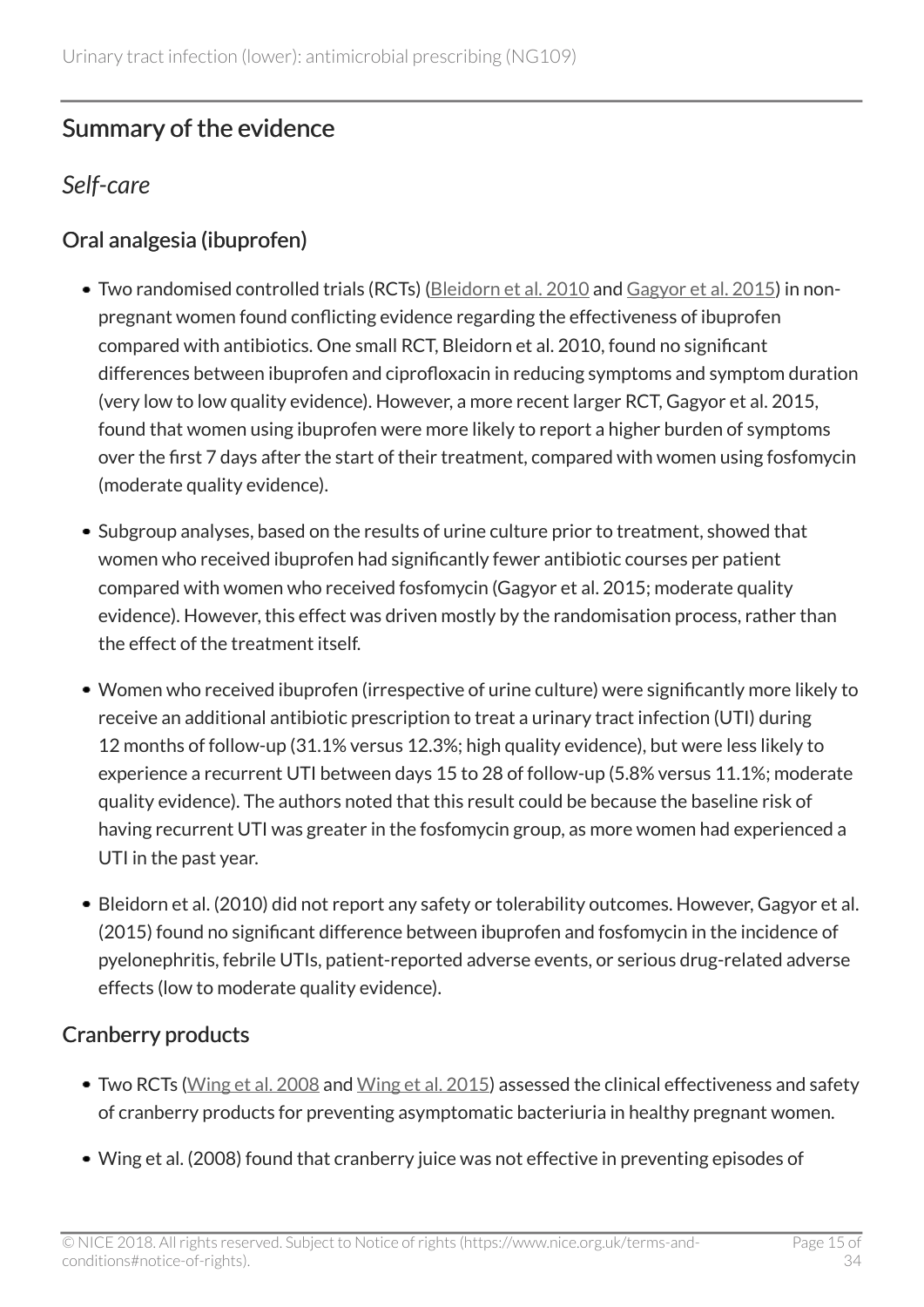- asymptomatic bacteriuria or UTI. However, a significant reduction in adherence was seen in women receiving cranberry juice compared with placebo (very low quality evidence).
- Wing et al. (2015) assessed the safety and tolerability of cranberry capsules and found no significant difference in the number of babies born with a 1-minute Apgar score <7 in women who received cranberry capsules compared with placebo (21.4% versus 0%; very low quality evidence).

### Other non-pharmacological or non-antimicrobial interventions

- No systematic reviews or RCTs of any non-pharmacological or non-antimicrobial interventions were identified in men, older people or children.
- No systematic reviews or RCTs of paracetamol were identified.
- No systematic reviews or RCTs of hydration were identified.

### Committee discussion on self-care

- Based on experience, the committee agreed that it was reasonable to advise people with lower UTI about using paracetamol for self-management of pain as this medicine has a wellestablished efficacy and safety profile.
- The committee agreed, based on evidence and experience, that it was also reasonable to advise people with lower UTI about using ibuprofen for self-management of pain if this was preferred and suitable, taking account of safety concerns with NSAIDs, for example, renal impairment.
- Based on committee experience that dehydration is often cited as a cause of UTIs, the committee agreed that people should be advised about drinking enough fluids to avoid dehydration.
- No evidence was found for using cranberry products or alkalinising agents to treat lower UTI or asymptomatic bacteriuria. There was only evidence assessing the efficacy and safety of cranberry products for preventing asymptomatic bacteriuria in healthy pregnant women.

# <span id="page-15-0"></span>*Antibiotics*

• In most cases, managing lower UTI will require antibiotic treatment. However, acute, uncomplicated lower UTI in non-pregnant women can be self-limiting and for some women delaying antibiotic treatment with a back-up prescription to see if symptoms will resolve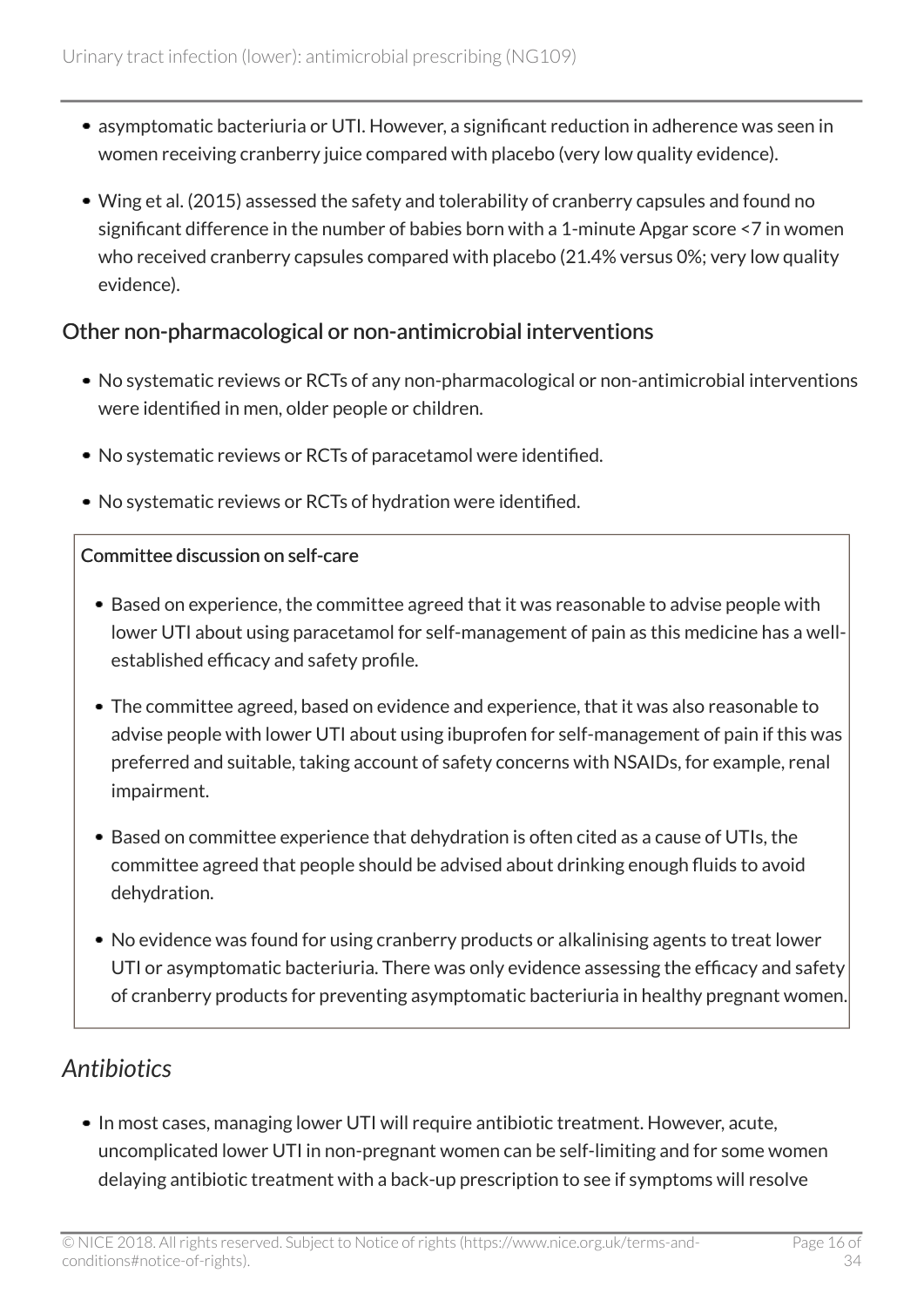- without antibiotic treatment may be an option.
- The most common causative pathogen in uncomplicated UTIs is *Escherichia coli* (in 70 to 95% of cases). *Staphylococcus saprophyticus* accounts for 5 to 10% of cases and occasionally other Enterobacteriaceae, such as *Proteus mirabilis* and *Klebsiella* species are isolated [\(European](http://uroweb.org/guideline/urological-infections/) [Association of Urology guidelines on urological infections 2017](http://uroweb.org/guideline/urological-infections/)).
- The main complication of lower UTI is ascending infection leading to upper UTI (acute pyelonephritis). Most episodes of acute pyelonephritis are uncomplicated and result in no residual kidney damage. However, complications can include impaired renal function or renal failure, septicaemia and preterm labour in pregnancy (NICE clinical knowledge summary on [pyelonephritis\)](https://cks.nice.org.uk/pyelonephritis-acute).
	- In men, prostate involvement is common, which may lead to acute prostatitis, chronic bacterial prostatitis or a prostatic abscess; urinary stones are also a possibility (NICE clinical knowledge summary on [UTI \(lower\) - men\)](https://cks.nice.org.uk/urinary-tract-infection-lower-men).
	- In children, UTIs can lead to renal scarring, but more often this is preceded by acute pyelonephritis rather than lower UTI, and it is more common in children with vesicoureteral reflux (NICE clinical knowledge summary on [UTI - children\)](https://cks.nice.org.uk/urinary-tract-infection-children).
- Asymptomatic bacteriuria, where there is significant bacteriuria but no symptoms or signs of infection, is not routinely screened for or treated, except if it is considered a risk factor, such as in pregnant women [\(European Association of Urology guidelines on urological infections](http://uroweb.org/guideline/urological-infections/) [2017](http://uroweb.org/guideline/urological-infections/)).
	- In pregnancy, asymptomatic bacteriuria can lead to pyelonephritis and preterm labour (NICE clinical knowledge summary on [UTI \(lower\) - women](https://cks.nice.org.uk/urinary-tract-infection-lower-women) and [pyelonephritis\)](https://cks.nice.org.uk/pyelonephritis-acute).

### Efficacy of antibiotics

• One systematic review of RCTs ([Falagas et al. 2009\)](https://www.ncbi.nlm.nih.gov/pubmed/?term=Antibiotics+versus+placebo+in+the+treatment+of+women+with+uncomplicated+cystitis%3A+A+meta-analysis+of+randomized+controlled+trials) in non-pregnant women found that women who were treated with antibiotics were more likely to have complete symptom resolution (61.8% versus 25.7%; NNT 3 [range 3 to 4]; high quality evidence) and microbiological success (defined as negative urine culture) (90% versus 33.3%; NNT 2 [range 2 to 2]; moderate quality evidence), and less likely to experience relapse after the end of treatment (15.8% versus 41.6%; NNT 3 [range 3 to 5]; moderate quality evidence), compared with placebo. There was no significant difference between groups in the incidence of pyelonephritis (0.21% versus 0.75%; low quality evidence), although due to the very low incidence of pyelonephritis, it is likely the studies lacked statistical power to detect a clinically important difference.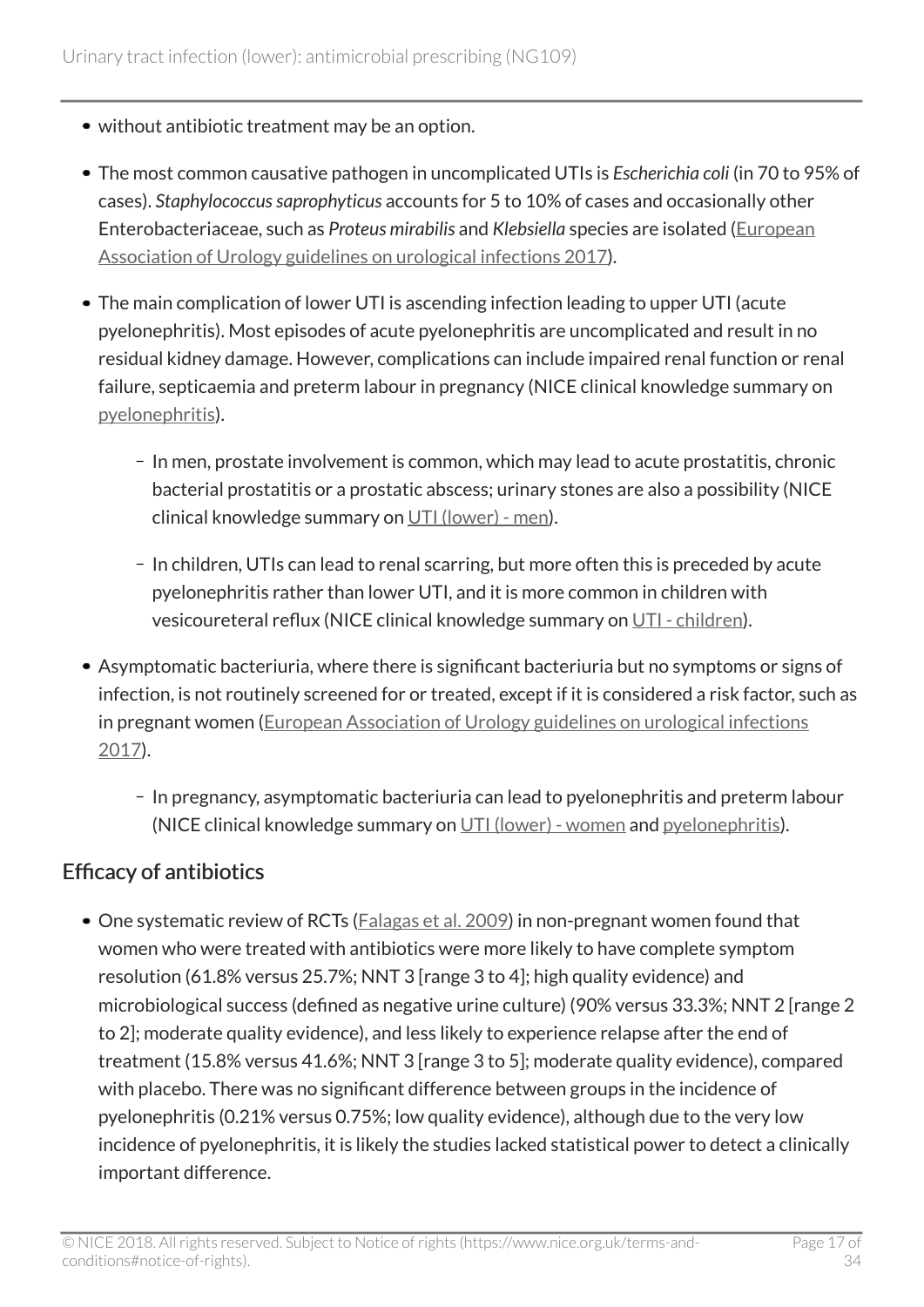- One systematic review [\(Smaill et al. 2015](https://www.ncbi.nlm.nih.gov/pubmed/26252501)) and 1 RCT ([Kazemier et al. 2015](https://www.ncbi.nlm.nih.gov/pubmed/26255208)) assessed antibiotics compared with placebo or no treatment for managing asymptomatic bacteriuria in pregnant women. Smaill et al. (2015) found that pregnant women who received antibiotics for asymptomatic bacteriuria had a reduced incidence of persistent bacteriuria (20.3% versus 66.3%; NNT 2 [range 2 to 3]; low quality evidence); were less likely to develop pyelonephritis (5.6% versus 20.8%; NNT 7 [range 6 to 9]; moderate quality evidence) or deliver a preterm baby (<37 weeks) (5.8% versus 22.1%; NNT 7 [range 4 to 13]; moderate quality evidence), compared with those who received no treatment.
- Smaill et al. (2015) found no significant difference between antibiotics and placebo in serious adverse neonatal outcomes (very low quality evidence).
- Kazemier et al. (2015) found no significant difference between nitrofurantoin and placebo in reducing the incidence of symptomatic UTI, pyelonephritis or preterm birth (<34 weeks; very low quality evidence). Significantly more women had non-spontaneous onset of labour with nitrofurantoin compared with placebo, but there is considerable uncertainty with these results (very low quality evidence).
- [Zalmanovici-Trestioreanu et al. \(2015\)](https://www.ncbi.nlm.nih.gov/pubmed/?term=Antibiotics+for+asymptomatic+bacteriuria+zalmanovici) found that there was a greater incidence of bacteriological cure in older people who received antibiotics for treating asymptomatic bacteriuria compared with those who received placebo or no treatment (61% versus 17%; NNT 3 [range 2 to 3]; high quality evidence). However, there was no significant benefit in reducing symptomatic UTI (very low quality evidence) and people who received antibiotics were more likely to report adverse events (high quality evidence).

### Safety of antibiotics

- Antibiotic-associated diarrhoea occurs in 2 to 25% of people taking antibiotics, depending on the antibiotic used (NICE clinical knowledge summary on diarrhoea - antibiotic associated).
- About 10% of the general population claim to have a penicillin allergy; this is often because of a skin rash that occurred while taking a course of penicillin as a child. Fewer than 10% of people who think they are allergic to penicillin are truly allergic. See the NICE guideline on drug allergy for more information.
- People with a history of immediate hypersensitivity to penicillins may also react to cephalosporins and other beta-lactam antibiotics [\(BNF, August 2018](https://bnf.nice.org.uk/drug/phenoxymethylpenicillin.html)).
- Nitrofurantoin should be used with caution in those with renal impairment [\(MHRA Drug](https://www.gov.uk/drug-safety-update/nitrofurantoin-now-contraindicated-in-most-patients-with-an-estimated-glomerular-filtration-rate-egfr-of-less-than-45-ml-min-1-73m2) [Safety Update, September 2014\)](https://www.gov.uk/drug-safety-update/nitrofurantoin-now-contraindicated-in-most-patients-with-an-estimated-glomerular-filtration-rate-egfr-of-less-than-45-ml-min-1-73m2). It should be avoided at term in pregnancy because it may produce neonatal haemolysis. Adults (especially older adults) and children on long-term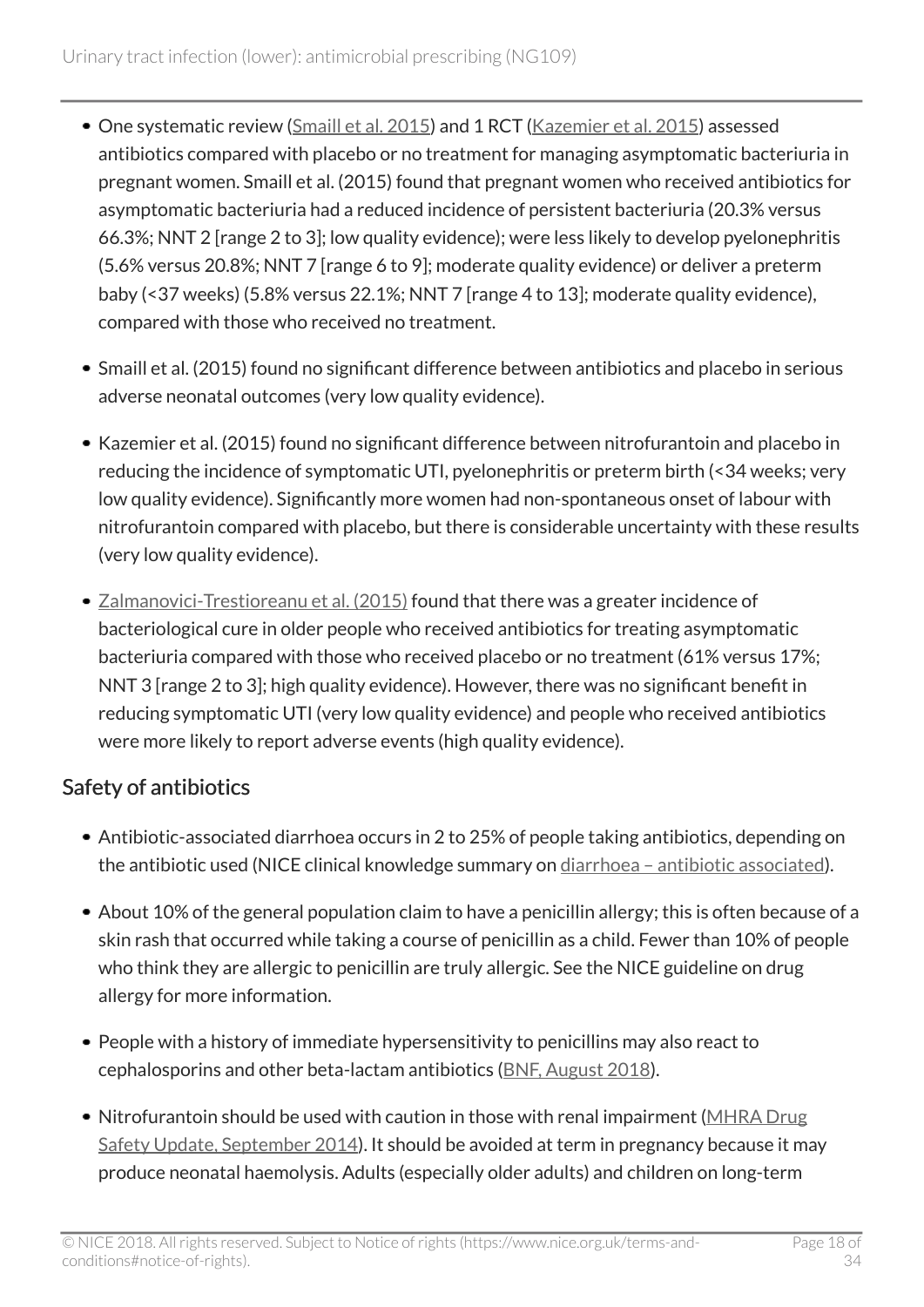- therapy should have monitoring for liver function and pulmonary symptoms ([BNF, August](https://bnf.nice.org.uk/drug/nitrofurantoin.html) [2018](https://bnf.nice.org.uk/drug/nitrofurantoin.html)).
- Trimethoprim has a teratogenic risk in the first trimester of pregnancy (folate antagonist; [BNF,](https://bnf.nice.org.uk/drug/trimethoprim.html) [August 2018\)](https://bnf.nice.org.uk/drug/trimethoprim.html). The manufacturers advise that it is contraindicated in pregnancy ([trimethoprim](https://www.medicines.org.uk/emc/product/5925) [summary of product characteristics](https://www.medicines.org.uk/emc/product/5925)).
- A systematic review [\(Falagas et al. 2009\)](https://www.ncbi.nlm.nih.gov/pubmed/?term=Antibiotics+versus+placebo+in+the+treatment+of+women+with+uncomplicated+cystitis%3A+A+meta-analysis+of+randomized+controlled+trials) in non-pregnant women found a significant increase in the total number of adverse events with antibiotics compared with placebo (19.2% versus 12.9%; NNH 15 [range 9 to 16]; moderate quality evidence). However there was no significant difference between antibiotics and placebo in the number of withdrawals due to adverse events.
- [Zalmanovici-Trestioreanu et al. \(2015\)](https://www.ncbi.nlm.nih.gov/pubmed/?term=Antibiotics+for+asymptomatic+bacteriuria+zalmanovici) assessed the safety of antibiotics in the management of asymptomatic bacteriuria in older people. There was a significant increase in the incidence of adverse events in those treated with antibiotics compared with placebo or no treatment (4.2% versus 1.0%; NNH 31 [range 19 to 82]; high quality evidence).
- See the [summaries of product characteristics](https://www.medicines.org.uk/emc/) for information on contraindications, cautions and adverse effects of individual medicines.

### Back-up antibiotics

- One RCT ([Little et al. 2010\)](https://www.ncbi.nlm.nih.gov/pubmed/20139214) assessed various antibiotic prescribing strategies in non-pregnant women with acute uncomplicated lower UTI, where immediate antibiotic treatment was not necessary. The women included in the study had a mean age of 39 to 45 years and had moderate symptoms (mean score of 1.7 to 1.8, on a scale of 0=no problem, 1=mild problem, 2=moderately bad problem, 3=severe problem) at baseline. Although bacterial confirmation was not essential for inclusion into the study, the proportion of women who had urine culture ranged from 23 to 89% (p<0.001), across 5 treatment groups. Immediate empirical antibiotics were compared with back-up (delayed by 48 hours) empirical antibiotics, and immediate antibiotics based on either a symptom severity score >2, a positive dipstick test, or a midstream urine culture result. Only two-thirds of women randomised to receive antibiotics based on a midstream urine result had a positive urine culture.
- There was no difference between the different prescribing strategies (immediate empirical antibiotics; back-up empirical antibiotics; immediate antibiotics based on symptom severity score >2, positive dipstick test or midstream urine culture result) in the severity or duration of symptoms during follow-up, or in the time to reconsultation (low to very low quality evidence). However, significantly more women who were prescribed immediate antibiotics used them,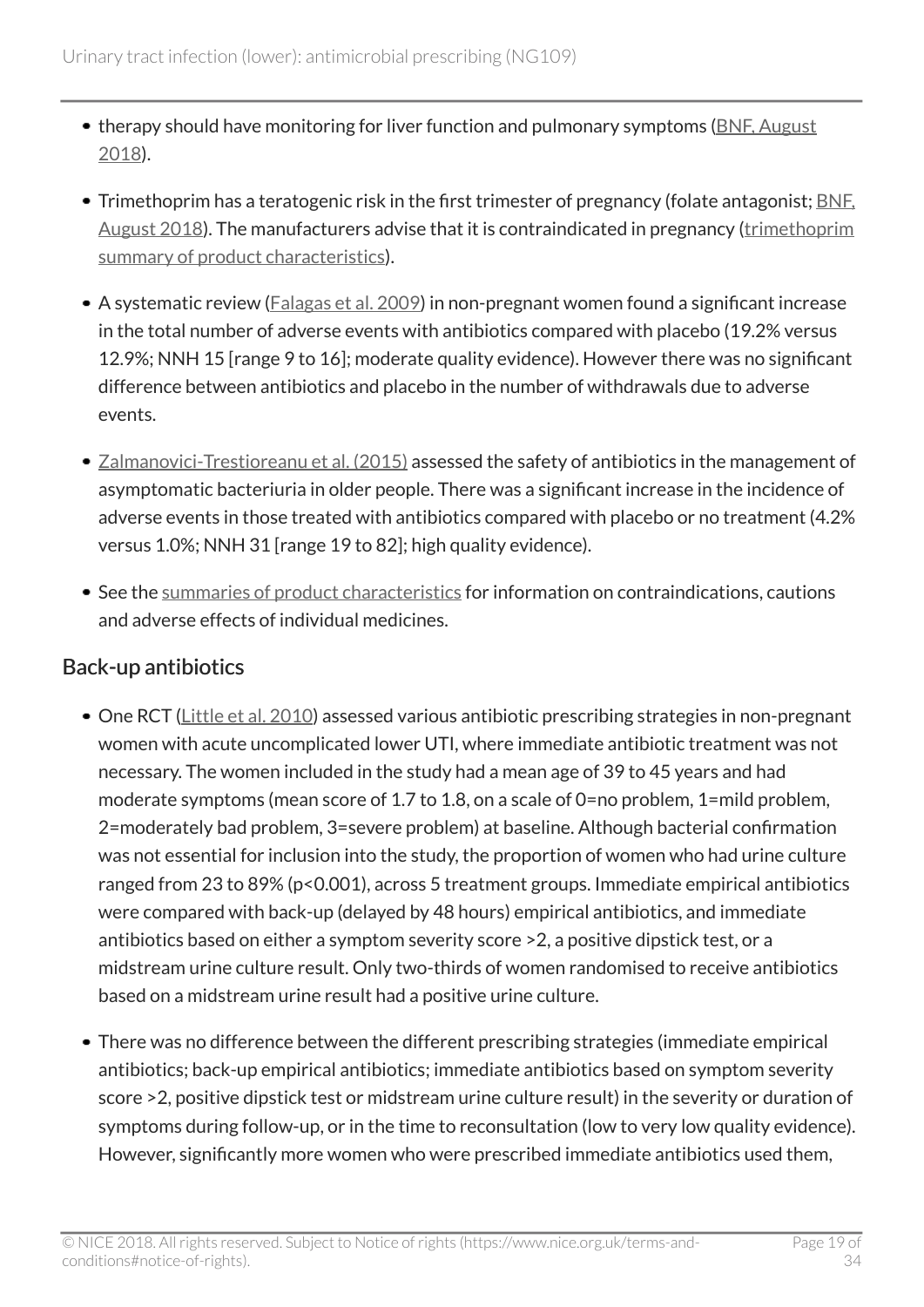- compared with all other prescribing strategy groups, except immediate antibiotics based on symptom severity scoring (very low quality evidence). There were also significantly fewer women waiting 48 hours before taking their antibiotics in the immediate antibiotics group, compared with all other prescribing strategy groups, except immediate antibiotics based on symptom severity score (low to very low quality evidence).
- Little et al. (2010) found that despite randomisation, all groups delayed starting their antibiotic course by at least 24 hours (very low quality evidence). However, a delay of more than 48 hours was associated with a longer duration of moderately bad symptoms (very low quality evidence).
- No systematic reviews or RCTs of back-up antibiotic prescribing strategies were identified in men, pregnant women, older people or children.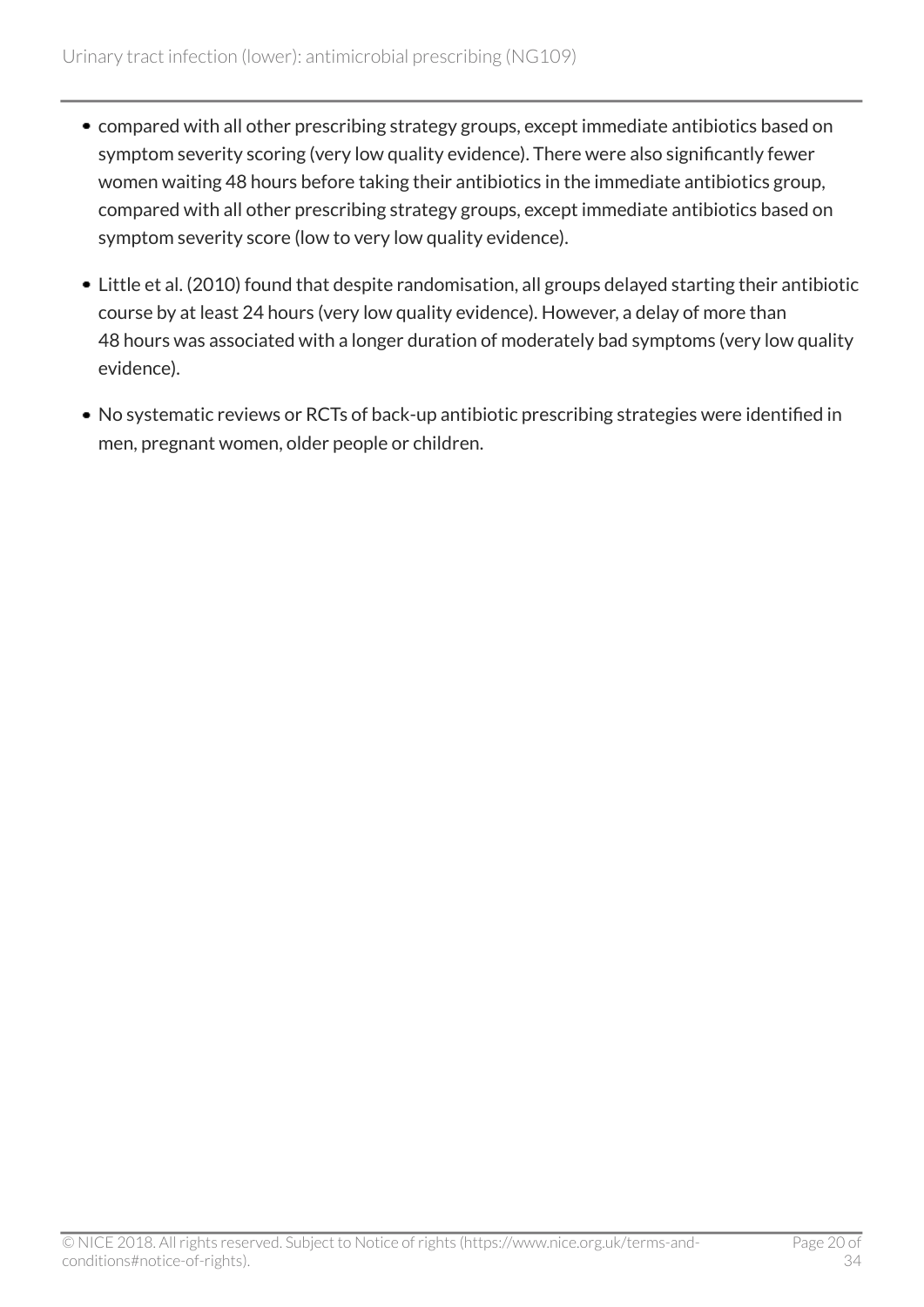#### Committee discussion on antibiotics

The committee recognised the equality considerations for managing a lower UTI in transgender people, due to anatomical differences between women and men.

#### *Non-pregnant women with lower UTI*

- Based on evidence and experience, the committee agreed that either a back-up antibiotic prescription or an immediate antibiotic prescription could be prescribed for non-pregnant women with a lower UTI. The committee discussed that sending a urine sample for culture and susceptibility testing is not usual practice in most young, non-pregnant women with a first lower UTI. Lower UTI is generally confirmed by symptoms and signs of infection together with dipstick testing of urine for some people. If urine culture has been taken, delaying the antibiotic until microbiological results are available could also be considered, depending on the severity of symptoms. Decisions around prescribing strategies should be individualised, taking account of the severity of symptoms, the risk of developing complications or having treatment failure, and preference for back-up or immediate antibiotics, or awaiting the results of urine culture.
- The committee discussed that the evidence for back-up prescribing was only in nonpregnant women aged 18 to 70 years (mean age of 39 to 45 years) with, on average, moderate symptoms of an acute uncomplicated lower UTI, where immediate antibiotic treatment was not necessary. In this population, back-up empirical antibiotics were as effective as immediate empirical antibiotics for the severity or duration of UTI symptoms and the time to reconsultation. Back-up antibiotics (particularly a forward dated prescription) also reduced antibiotic use.
- The committee agreed that a back-up antibiotic prescription could be used if symptoms do not start to improve within 48 hours (by which point most UTIs should be starting to improve) or if they worsen at any time.
- Based on evidence, the committee agreed that antibiotics were effective in curing lower UTI symptoms and reducing relapse in non-pregnant women, but increased adverse events. There was no significant difference between antibiotics and placebo for the development of pyelonephritis (a complication of lower UTI). However, due to the very low incidence of pyelonephritis, it is likely the studies lacked statistical power to detect a clinically important difference.
- Based on experience, the committee agreed that if a urine culture has been taken, and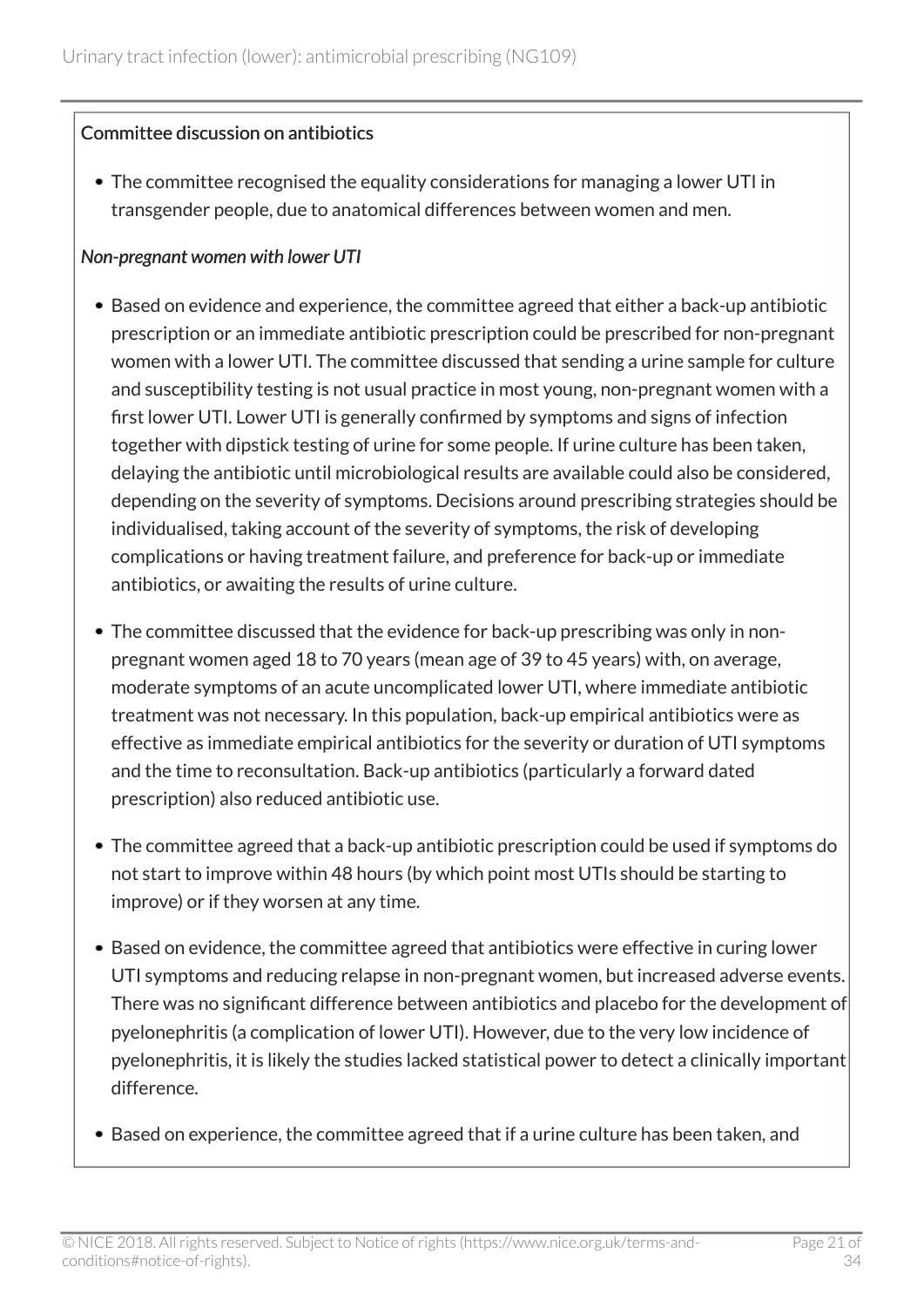results suggest the bacteria are resistant to the antibiotic given, the woman should be contacted and the antibiotic changed if symptoms are not already improving. The committee agreed that for non-pregnant women where 3-day courses of antibiotics are given, only changing antibiotics according to susceptibility results if symptoms are not already improving is appropriate. Often, susceptibility results may not be back before short courses are nearly completed, and because of differences between the in vitro and in vivo effectiveness of antibiotics, susceptibility results may not always be accurate. For some populations, where symptoms of the UTI are already improving, an additional course of antibiotics may be unnecessary treatment.

#### *Pregnant women and men with a lower UTI*

- The committee discussed that no evidence was identified on antibiotic treatment for pregnant women with a symptomatic lower UTI. However, evidence in pregnant women with asymptomatic bacteriuria showed that antibiotics were effective in reducing persistent bacteriuria, pyelonephritis and the delivery of a preterm baby.
- Based on limited evidence and experience, the committee agreed that pregnant women with a lower UTI should be offered an immediate antibiotic, and urine should be sent for culture to confirm susceptibility of the bacteria and inform treatment choice.
- Based on experience, the committee agreed that when results of urine cultures are available, if the results suggest the bacteria are resistant to the antibiotic given, pregnant woman should be contacted and the antibiotic changed regardless of whether symptoms are improving or not. The committee agreed there was a greater risk from UTIs in pregnant women and antibiotics should be changed to ensure cure.
- The committee discussed that no evidence was identified on antibiotic treatment for men with a lower UTI, apart from 1 systematic review where about 10% of the study population were men.
- Based on experience, the committee agreed that men with a lower UTI should be offered an immediate antibiotic, and urine should be sent for culture to confirm susceptibility of the bacteria and inform treatment choice.
- Based on experience, the committee agreed that when results of urine cultures are available, if the results suggest the bacteria are resistant to the antibiotic given, men should be contacted and, if symptoms are not already improving, the antibiotic should be changed. The committee agreed that for men, only changing antibiotics according to susceptibility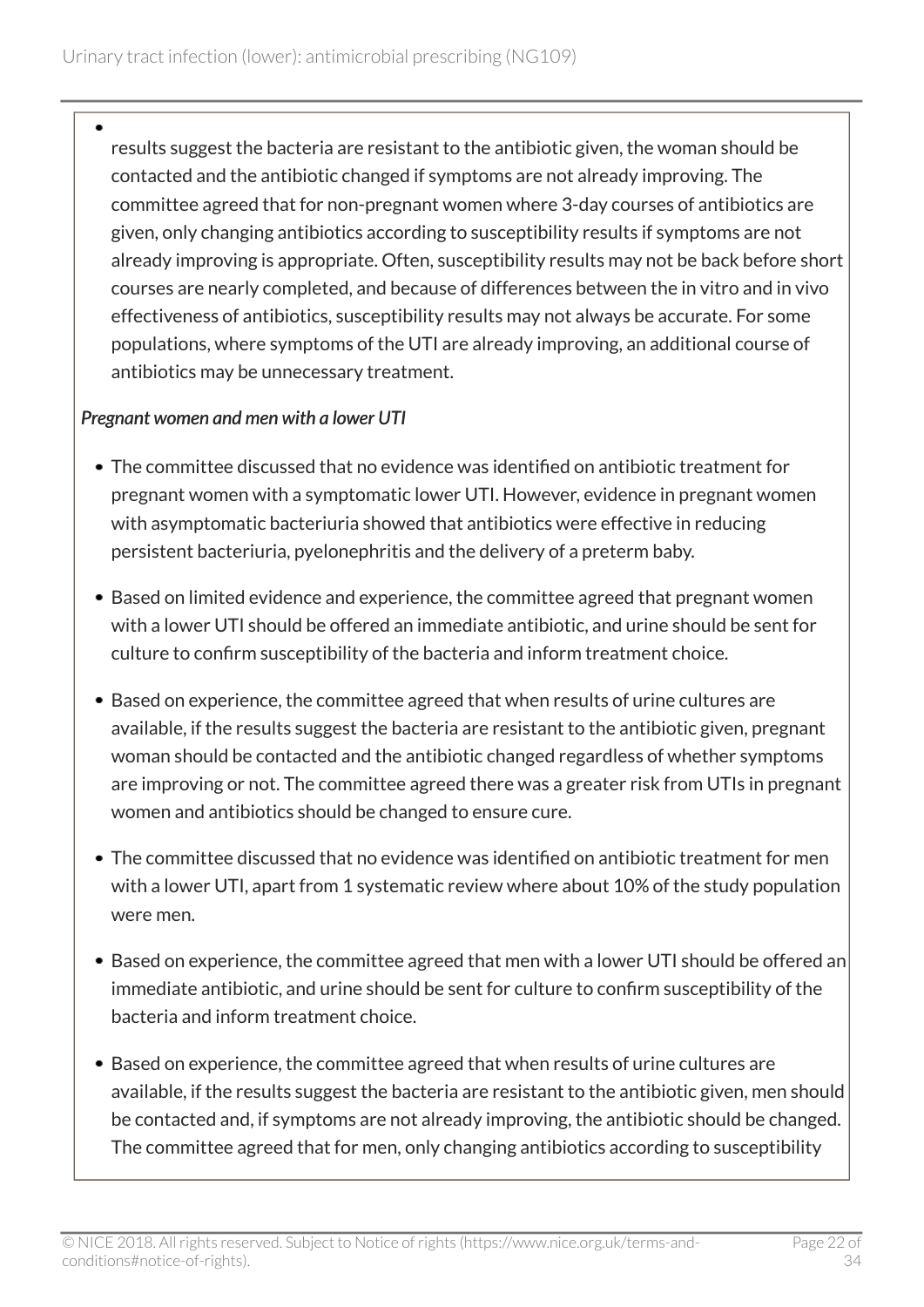results if symptoms are not already improving is appropriate. Often, susceptibility results may not be back for some days, and because of differences between the in vitro and in vivo effectiveness of antibiotics, susceptibility results may not always be accurate. For some populations, where symptoms of the UTI are already improving, an additional course of antibiotics may be unnecessary treatment.

#### *Children and young people with a lower UTI*

- The committee was aware that the NICE guideline on [urinary tract infection in under 16s](http://www.nice.org.uk/guidance/cg54) makes recommendations on diagnosing lower UTIs (including the use of dipsticks and urine culture).
- Based on experience, the committee agreed that if a urine culture has been taken, and results suggest the bacteria are resistant to the antibiotic given, the child or young person should be contacted and, if symptoms are not already improving, the antibiotic changed. The committee agreed that for children and young people where 3-day courses of antibiotics are given, only changing antibiotics according to susceptibility results if symptoms are not already improving is appropriate. Often, susceptibility results may not be back before short courses are nearly completed, and because of differences between the in vitro and in vivo effectiveness of antibiotics, susceptibility results may not always be accurate. For some populations, where symptoms of the UTI are already improving, an additional course of antibiotics may be unnecessary treatment.

#### *Managing asymptomatic bacteriuria*

- Based on evidence and experience, the committee agreed that asymptomatic bacteriuria is not routinely screened for, or treated with antibiotics, in non-pregnant women, men, young people or children because it is not a risk factor for harm in these groups. It is routinely screened for, and treated with antibiotics, in pregnant women because it is a risk factor for harm.
- Based on evidence, the committee agreed that antibiotics reduce persistent bacteriuria, pyelonephritis and the delivery of a preterm baby in pregnant women with asymptomatic bacteriuria.

### <span id="page-22-0"></span>*Choice of antibiotic*

• Three systematic reviews [\(Falagas et al. 2010](https://www.ncbi.nlm.nih.gov/pubmed/?term=Fosfomycin+versus+other+antibiotics+for+the+treatment+of+cystitis%3A+a+meta-analysis+of+randomized+controlled+trials), [Rafalsky et al. 2006](https://www.ncbi.nlm.nih.gov/pubmed/?term=Quinolones+for+uncomplicated+acute+cystitis+in+women+rafalsky) and [Zalmanovici-](https://www.ncbi.nlm.nih.gov/pubmed/20927755)[Trestioreanu et al. 2010\)](https://www.ncbi.nlm.nih.gov/pubmed/20927755) assessed the appropriate choice of antibiotics when treating UTIs in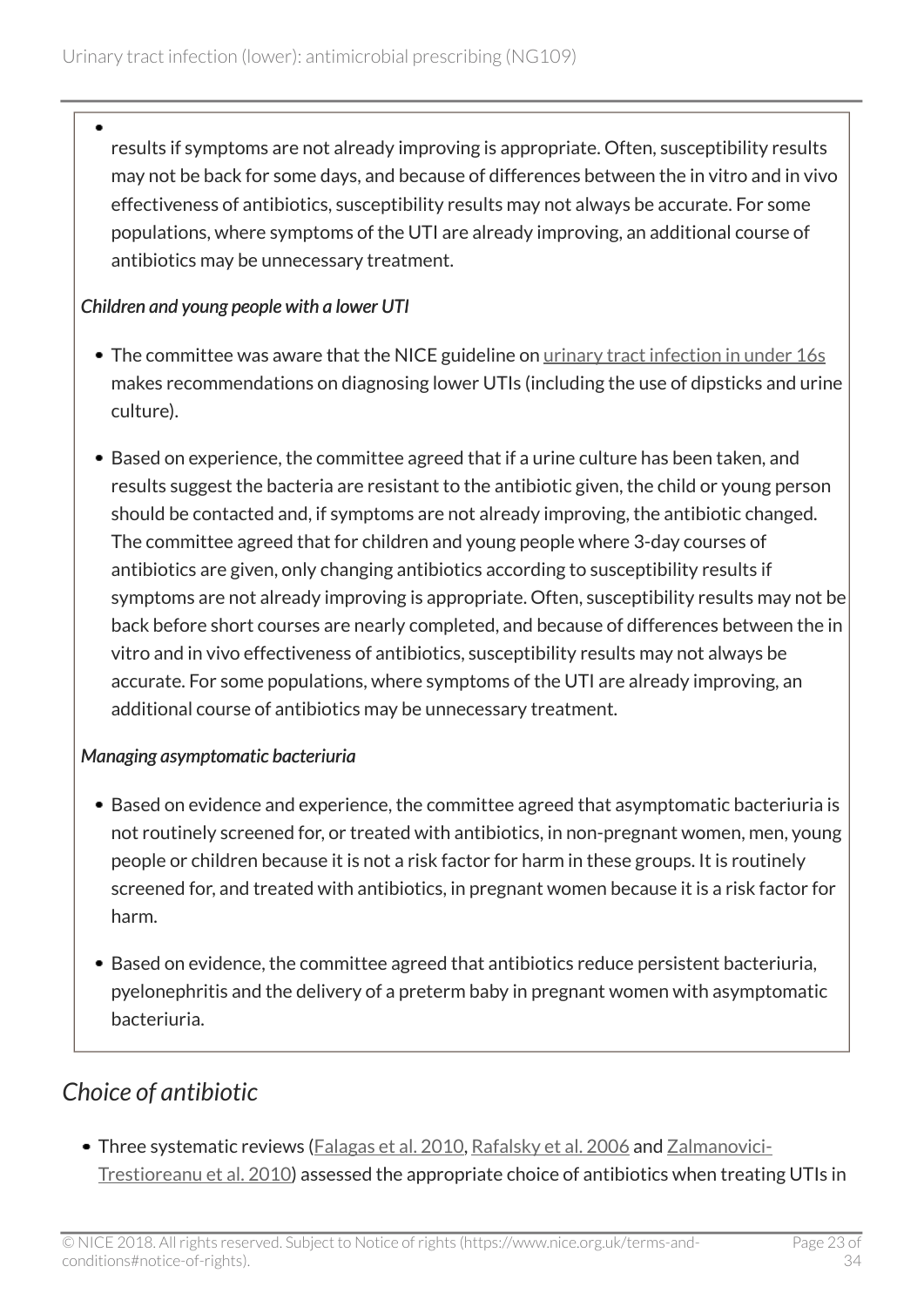- non-pregnant women.
- In Zalmanovici-Trestioreanu et al. (2010) there were no major differences in treatment outcomes among various antibiotics and antibiotic classes: nitrofurantoin, trimethoprim, cotrimoxazole, beta-lactams, and quinolones (very low to high quality evidence).
- Falagas et al. (2010) showed that fosfomycin did not offer any additional benefit over other antibiotics, despite it having a single-dose regimen (very low to moderate quality evidence). Fosfomycin did not reduce the rate of adverse events or withdrawal from treatment compared with other antibiotics (very low to low quality evidence).
- Rafalsky et al. (2006) reviewed the efficacy and safety of quinolones for the treatment of acute uncomplicated lower UTI. No quinolone showed additional benefit over another (very low to high quality evidence).
- One systematic review [\(Guinto et al. 2010](https://www.ncbi.nlm.nih.gov/pubmed/20824868)) assessed the effectiveness of different antibiotics for the treatment of asymptomatic bacteriuria in pregnant women. There was no significant difference between fosfomycin and cefuroxime in reducing the incidence of persistent infection, or in the number of women who required a change of antibiotic (very low quality evidence). Similarly, there was no significant difference between pivmecillinam and ampicillin in the number of women with persistent infection after treatment or in the incidence of recurrent infection (very low quality evidence).
- One systematic review [\(Fitzgerald et al. 2012\)](https://www.ncbi.nlm.nih.gov/pubmed/22895956) assessed choice of antibiotic in children with uncomplicated lower UTI. Overall, there were no significant differences between antibiotics of any class or course length (very low quality evidence).
- Zalmonovici-Trestioreanu et al. (2010) compared the safety of different antibiotic classes in non-pregnant women with uncomplicated lower UTI. There was no significant difference in the number of adverse events reported, or in the number of women who discontinued treatment due to an adverse event, for quinolones compared with co-trimoxazole; beta-lactams compared with co-trimoxazole; nitrofurantoin compared with beta-lactams; quinolones compared with beta-lactams; or nitrofurantoin compared with co-trimoxazole (very low to high quality evidence).
- Rafalsky et al. (2006) compared the safety of different quinolone antibiotics in non-pregnant women with uncomplicated lower UTI and found no significant difference in the number of adverse events reported, or withdrawals from treatment due to adverse events, for ciprofloxacin compared with ofloxacin; levofloxacin compared with ofloxacin; or standardrelease ciprofloxacin compared with extended-release ciprofloxacin (very low to moderate quality evidence).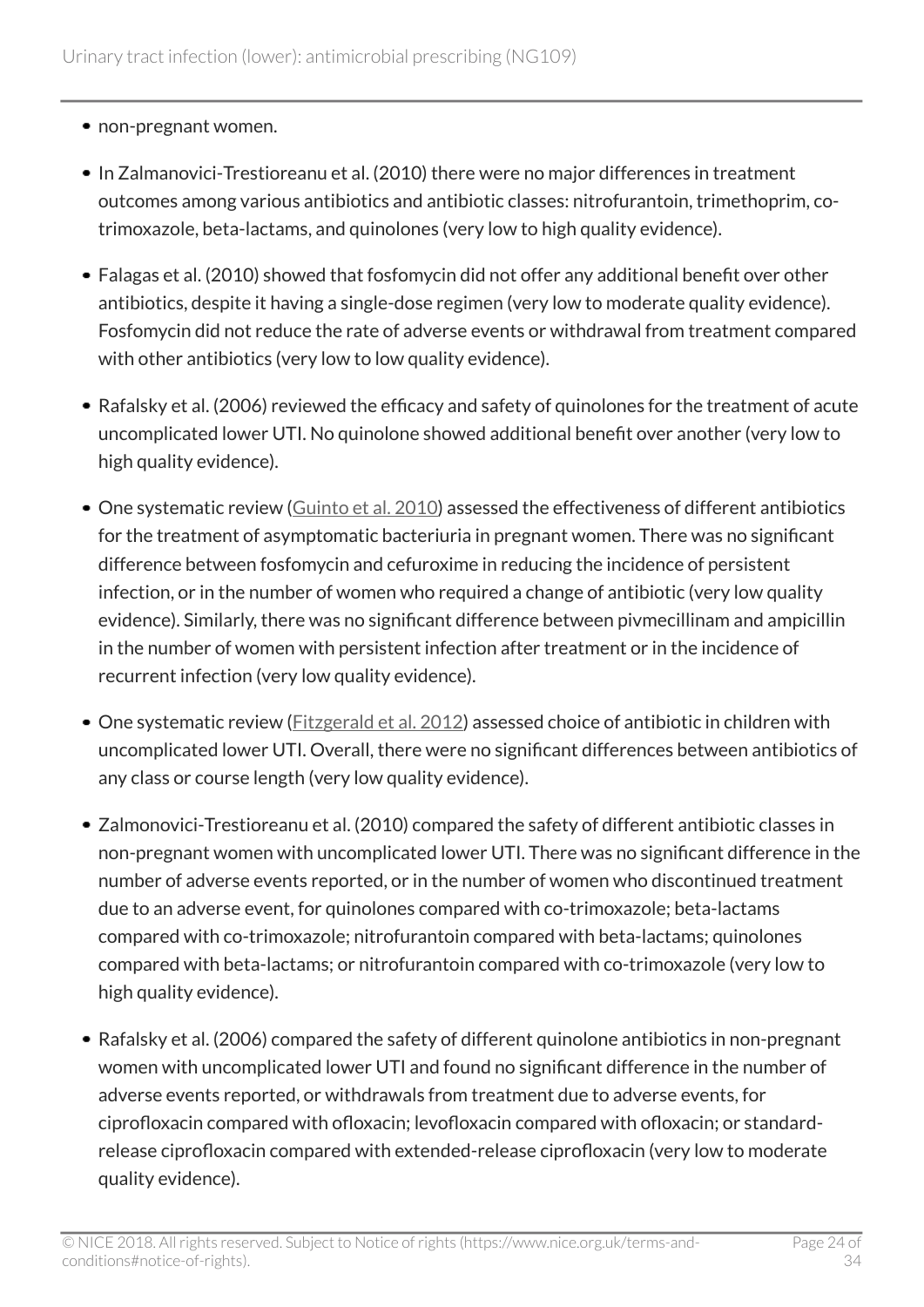- Falagas et al. (2010) compared the safety of fosfomycin to other antibiotics in the treatment of UTI in non-pregnant women. There was no significant difference in the number of adverse events reported or in the number of women withdrawing from treatment due to an adverse event in the fosfomycin group compared with those who received other antibiotics (very low to low quality evidence).
- See the [summaries of product characteristics](http://www.medicines.org.uk/) for information on contraindications, cautions and adverse effects of individual medicines.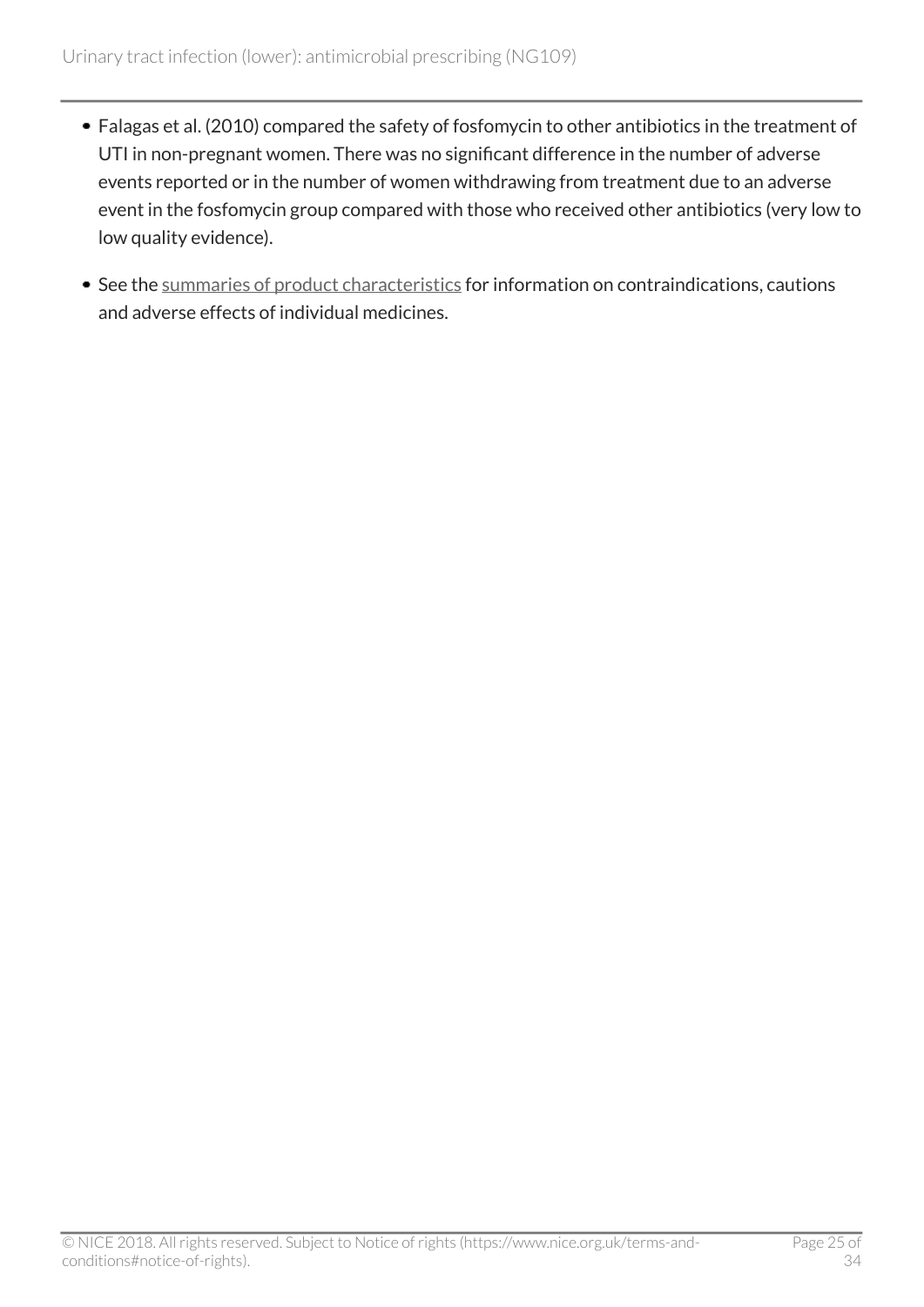#### Committee discussion on choice of antibiotic

- Based on evidence of no major differences in clinical effectiveness between classes of antibiotics, the committee agreed that the choice of antibiotic should largely be driven by minimising the risk of resistance. Resistant bacteria are a particular concern in UTIs and, where possible, any previous urine culture and susceptibility results, and antibiotic prescribing, should be checked and antibiotics chosen accordingly.
- The committee discussed that, if an antibiotic is needed to treat an infection that is not life threatening, a narrow-spectrum antibiotic should generally be first-choice. Indiscriminate use of broad-spectrum antibiotics creates a selective advantage for bacteria resistant even to these 'last-line' broad-spectrum agents, and also kills normal commensal flora leaving people susceptible to antibiotic-resistant harmful bacteria such as *Clostridium difficile*. For infections that are not life threatening, broad-spectrum antibiotics need to be reserved for second-choice treatment when narrow-spectrum antibiotics are ineffective.
- Nationally for England, resistance of *E. coli* (the main causative organism of lower UTIs) in laboratory-processed urine specimens to the following antibiotics is:
	- nitrofurantoin: 2.5% (varies by area from 2.0 to 3.6%)
	- trimethoprim: 30.3% (varies by area from 27.1 to 33.4%)
	- pivmecillinam: 7.5% (varies by area from 4.1 to 15.7%)
	- cefalexin:  $9.9\%$  (varies by area from  $8.1$  to  $11.4\%$ )

(Public Health England. Antimicrobial resistance quarterly surveillance: March 2018)

The committee also discussed that prescribers should be aware of their local antimicrobial prescribing data, because resistance rates do vary by area.

#### *Non-pregnant women with a lower UTI*

- Based on evidence, experience and resistance data, the committee agreed to recommend nitrofurantoin or trimethoprim at usual doses as first-choice antibiotics.
	- Nitrofurantoin is not recommended for people with an eGFR <45 ml/minute. It may be used with caution if eGFR is 30–44 ml/minute to treat uncomplicated lower UTI caused by suspected or proven multidrug resistant bacteria and only if potential benefit outweighs risk ([BNF, August 2018\)](https://bnf.nice.org.uk/drug/nitrofurantoin.html).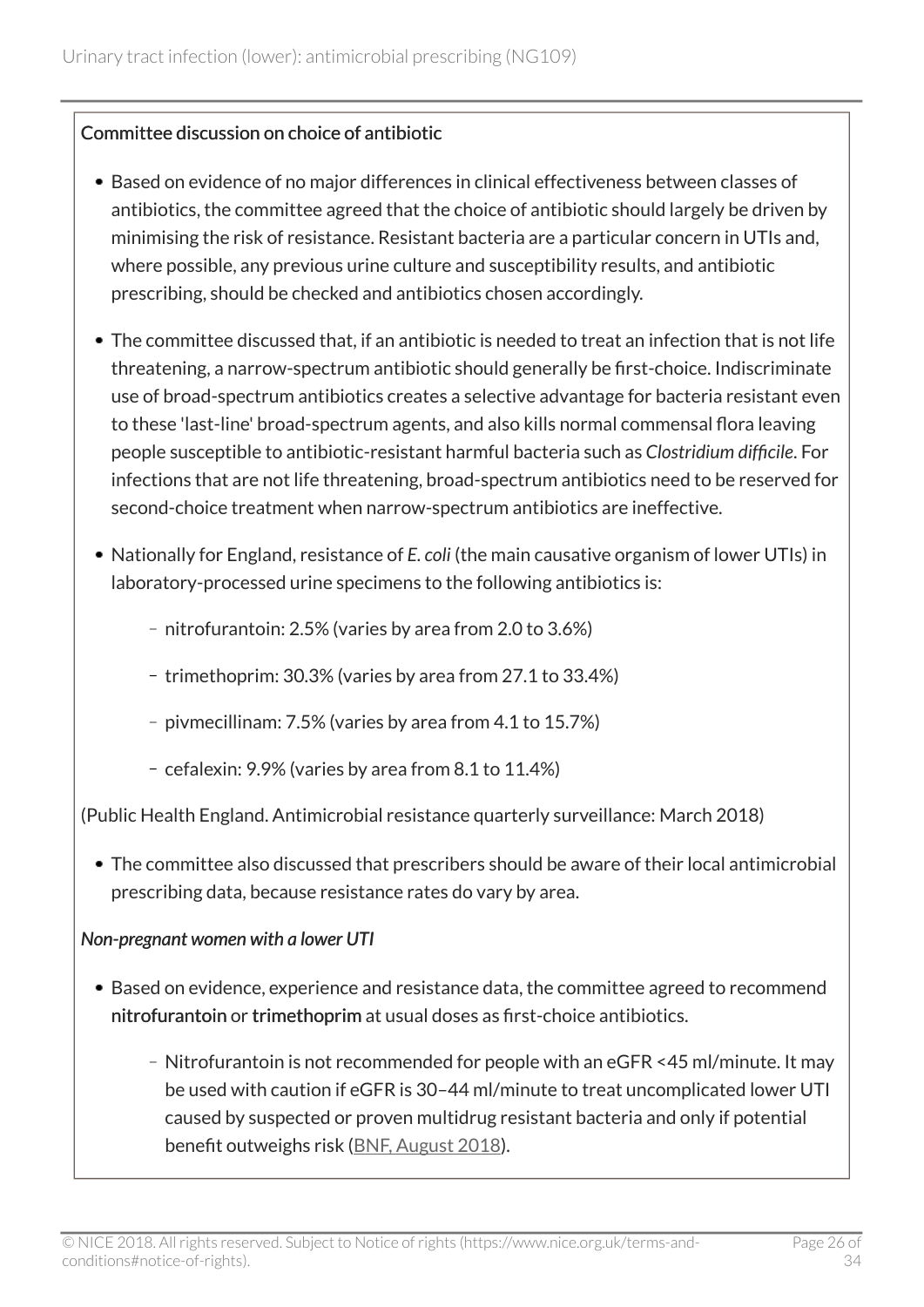- The committee agreed to recommend the modified-release preparation of nitrofurantoin over the immediate-release preparation because of its twice daily dosing and, in their experience, better tolerability.
	- Trimethoprim should only be prescribed if a lower risk of resistance is likely because of high resistance levels nationally. Based on experience, the committee agreed that a lower risk of resistance may be more likely if trimethoprim has not been used in the past 3 months, if previous urine culture results suggest trimethoprim susceptibility (but this was not used as treatment) and in younger people in areas where local epidemiology data suggest resistance is low. A higher risk of trimethoprim resistance may be more likely with recent use (the committee was aware of evidence that trimethoprim is significantly associated with resistant *E. coli* infections treated in the previous 2 to 3 months), and in older people in residential facilities.
- Based on evidence, their experience and resistance data, the committee agreed to recommend nitrofurantoin (if not used as first-choice), pivmecillinam (a penicillin) or fosfomycin at usual doses as second-choice antibiotics for use if lower UTI symptoms do not improve on a first-choice antibiotic taken for at least 48 hours or first-choice antibiotics are not suitable. The committee acknowledged that prescribers may be less familiar with pivmecillinam or fosfomycin, but these antibiotics are often used in other European countries.
- If there are symptoms of upper UTI (acute pyelonephritis) or the person has a complicated UTI (associated with a structural or functional abnormality, or underlying disease, which increases the risk of a more serious outcome or treatment failure), antibiotics recommended in the NICE guideline on [pyelonephritis \(acute\): antimicrobial prescribing](http://www.nice.org.uk/guidance/ng111) should be prescribed.

#### *Pregnant women with a lower UTI*

- Based on evidence, experience and resistance data, the committee agreed to recommend usual dose nitrofurantoin as the first-choice antibiotic (with the cautions outlined above):
	- Nitrofurantoin is not recommended at term in pregnancy because it may produce neonatal haemolysis ([BNF, August 2018\)](https://bnf.nice.org.uk/drug/nitrofurantoin.html).
	- Trimethoprim was not recommended because it is contraindicated in pregnancy. Trimethoprim is a folate antagonist and there is a teratogenic risk in the first trimester ([BNF, August 2018](https://bnf.nice.org.uk/drug/trimethoprim.html)). However, the committee acknowledged that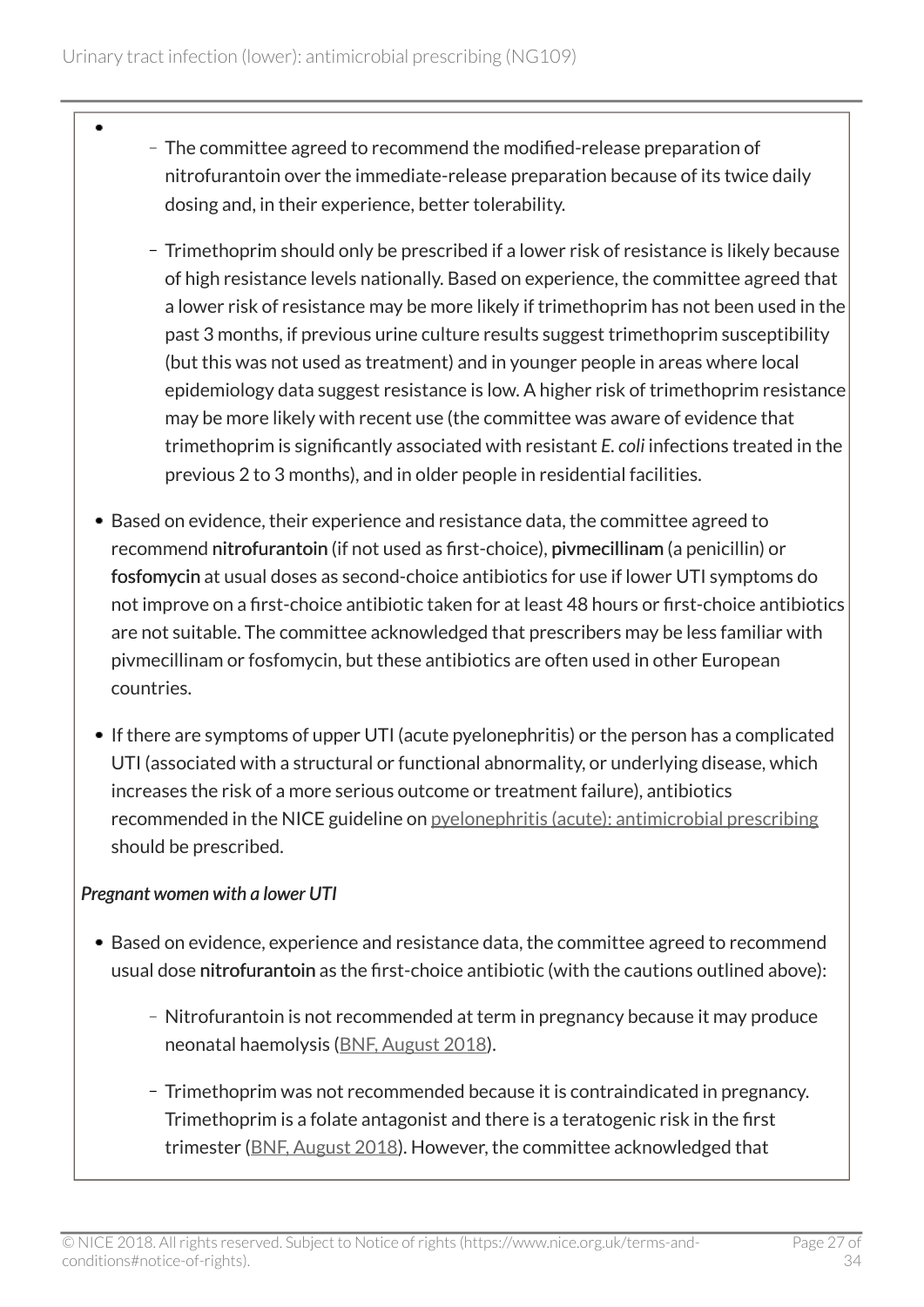- trimethoprim is sometimes used in pregnancy when given with folic acid 5 mg daily in the first trimester (NICE clinical knowledge summary on [UTI \(lower\) – women](https://cks.nice.org.uk/urinary-tract-infection-lower-women)).
- Based on evidence, experience and resistance data, the committee agreed to recommend amoxicillin, cefalexin or other antibiotics recommended by local microbiologists (based on culture and susceptibility results) at usual doses as second-choice antibiotics for use if lower UTI symptoms do not improve on a first-choice antibiotic taken for at least 48 hours or first-choice antibiotics are not suitable.
	- Amoxicillin is recommended only if culture results are available and bacteria are susceptible because resistance rates are high.
	- If there are symptoms of upper UTI (acute pyelonephritis) or the person has a complicated UTI (associated with a structural or functional abnormality, or underlying disease, which increases the risk of a more serious outcome or treatment failure), antibiotics recommended in the NICE guideline on [pyelonephritis \(acute\):](http://www.nice.org.uk/guidance/ng111) [antimicrobial prescribing](http://www.nice.org.uk/guidance/ng111) should be prescribed.
- Based on evidence, experience and resistance data, the committee agreed to recommend a course of nitrofurantoin, amoxicillin or cefalexin, (with the cautions outlined above) for the treatment of asymptomatic bacteriuria in pregnant women. Choice should be based on recent culture and susceptibility results.

#### *Men with a lower UTI*

- Based on experience and resistance data, the committee agreed to recommend trimethoprim or nitrofurantoin at usual doses as first-choice antibiotics (with the cautions outlined above).
	- Trimethoprim generally has a lower risk of resistance in men, and can reach therapeutic prostate levels. However, if acute prostatitis is suspected, quinolones are the first-choice antibiotic (see the NICE guideline on [prostatitis \(acute\): antimicrobial](http://www.nice.org.uk/guidance/ng110) [prescribing](http://www.nice.org.uk/guidance/ng110)).
	- Nitrofurantoin is not recommended for men with suspected prostate involvement because it is unlikely to reach therapeutic levels in the prostate.
- Based on experience, the committee agreed that alternative diagnoses (such as acute pyelonephritis or acute prostatitis) should be considered in men whose symptoms have not responded to a first-choice antibiotic, and second-choice antibiotics should be based on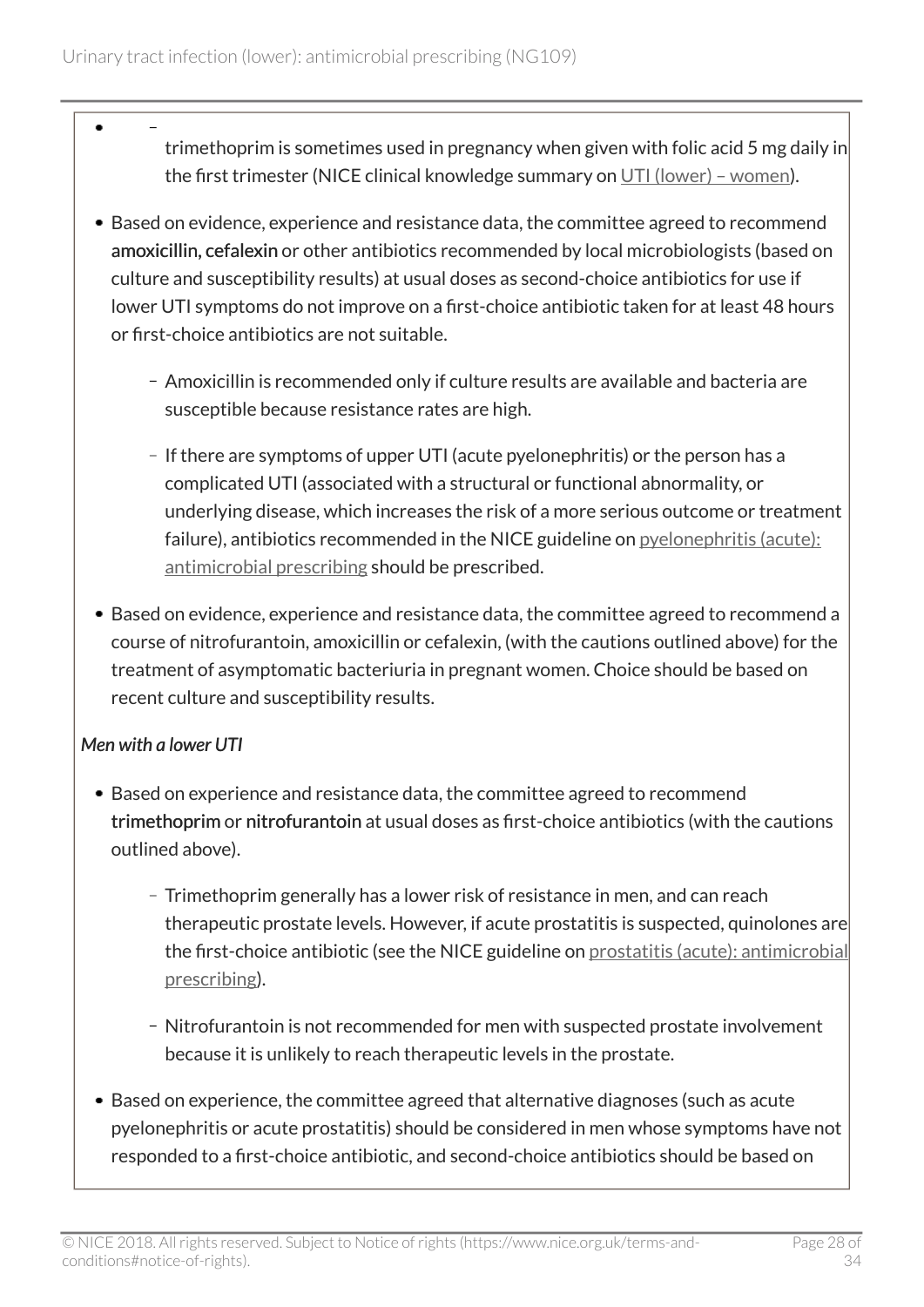### recent culture and susceptibility results.

#### *Children and young people with a lower UTI*

- Based on evidence, experience and resistance data, the committee agreed to recommend trimethoprim or nitrofurantoin at usual doses as first-choice antibiotics (with the cautions outlined above).
	- The committee was aware that nitrofurantoin suspension is currently substantially more expensive than trimethoprim suspension and, if both antibiotics are appropriate, the one with the lowest acquisition cost should be chosen.
- Based on evidence, experience and resistance data, the committee agreed to recommend nitrofurantoin (if not used as first-choice), amoxicillin or cefalexin at usual doses as secondchoice antibiotics for use if lower UTI symptoms get worse on a first-choice antibiotic taken for at least 48 hours or first-choice antibiotics are not suitable.
	- Amoxicillin is recommended only if culture results are available and bacteria are susceptible, because resistance rates are high.
	- If there are symptoms of upper UTI (acute pyelonephritis) or the person has a complicated UTI (associated with a structural or functional abnormality, or underlying disease, which increases the risk of a more serious outcome or treatment failure), antibiotics recommended in the NICE guideline on [pyelonephritis \(acute\):](http://www.nice.org.uk/guidance/ng111) [antimicrobial prescribing](http://www.nice.org.uk/guidance/ng111) should be prescribed.

### <span id="page-28-0"></span>*Antibiotic course length*

- One systematic review [\(Milo et al. 2005\)](https://www.ncbi.nlm.nih.gov/pubmed/15846726) assessed the effectiveness of 3-day courses compared with 5- to 10-day courses of antibiotics in the treatment of lower UTI in mainly nonpregnant women (some data [less than 10%] from men were included). Three-day courses of any antibiotic were not significantly different to longer courses (5 to 10 days) of any antibiotic in preventing short-term or long-term symptomatic failure, short-term bacteriological failure, or the development of pyelonephritis (very low to high quality evidence). However, long-term bacteriological failure (at 4 to 10 weeks) was significantly higher with 3-day courses of any antibiotic compared with longer courses of any antibiotic (low quality evidence).
- Subgroup analysis showed a significant increase in the number of women reporting short-term bacteriological failure with a 3-day course of a quinolone compared with a 5- to 10-day course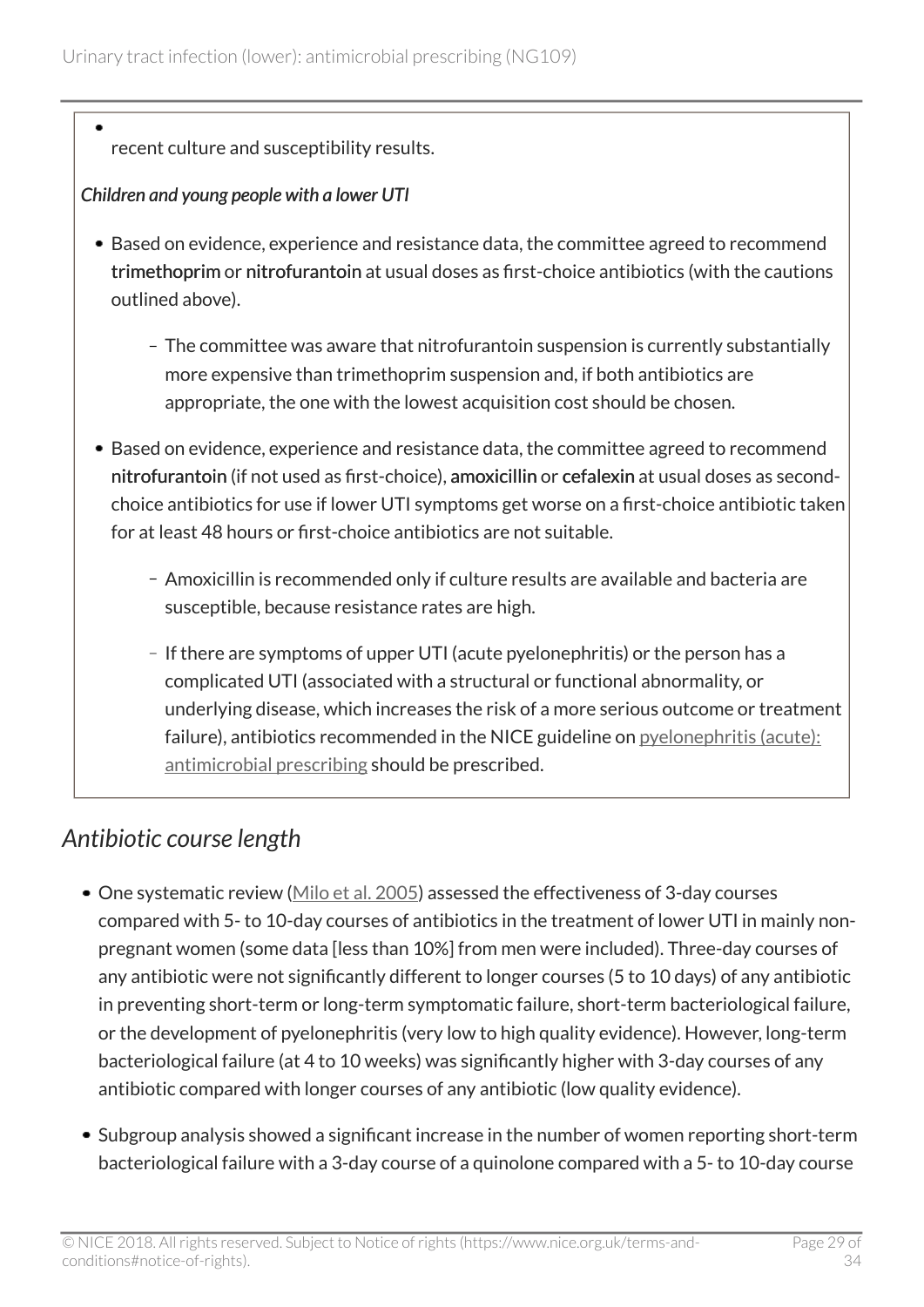- of a quinolone (7.6% versus 5.1%; low quality evidence). However, there was no significant difference in long-term bacteriological failure (moderate quality evidence).
- Milo et al. (2005) found a significant reduction in the number of women reporting adverse events (16.3% versus 20.6%; NNH 23 [range 16 to 39]; very low quality evidence), withdrawing due to adverse events (1.5% versus 3.2%; very low quality evidence), or reporting gastrointestinal adverse effects (6.7% versus 8.5%; very low quality evidence) with a 3-day course compared with a 5- to 10-day course of antibiotics.
- Three systematic reviews [\(Guinto et al. 2010,](https://www.ncbi.nlm.nih.gov/pubmed/20824868) [Smaill et al. 2015](https://www.ncbi.nlm.nih.gov/pubmed/26252501) and [Widmer et al. 2015\)](https://www.ncbi.nlm.nih.gov/pubmed/26560337) assessed the effectiveness of different antibiotic course lengths for treating asymptomatic bacteriuria in pregnant women. Smaill et al. (2015) conducted a subgroup analysis which found that women who received a short course of antibiotics (3 to 7 days) or continuous treatment were less likely to deliver preterm babies (before 37 weeks) compared with no treatment (low to moderate quality evidence). Continuous courses of antibiotics reduced the number of babies born with a birthweight below 2,500 g compared with no treatment (low quality evidence). Single-dose, an intermediate course of 3 to 6 weeks and continuous antibiotics also significantly reduced the incidence of pyelonephritis compared with no treatment (low to moderate quality data). There was no significant difference between a short course of antibiotics and no treatment in the incidence of pyelonephritis (low quality evidence).
- Guinto et al. (2010) assessed the effectiveness of single-dose antibiotics compared with short courses of 7 days. Women who received a 1-day course of nitrofurantoin were more likely to have a persistent infection compared with women who received a 7-day course of nitrofurantoin (high quality evidence). There was no significant difference in nausea or preterm delivery between treatment groups (moderate quality evidence).
- Widmer et al. (2015) found that women who received a single dose of antibiotics were more likely to deliver a baby with a low birthweight compared with those who received a short course (4 to 7 days) of antibiotics (moderate quality evidence). However, they found no significant difference between a single dose and a short course (4 to 7 days) for the number of women who reported no cure at the end of follow-up, experienced recurrent asymptomatic bacteriuria, developed pyelonephritis, or had a preterm delivery (very low to moderate quality evidence).
- One systematic review in older women with lower UTI [\(Lutters et al. 2008\)](https://www.ncbi.nlm.nih.gov/pubmed/18646074) found that singledose antibiotics were associated with higher rates of persistent UTI compared with short courses (3 to 6 days) or long courses (7 to 14 days) of antibiotics in the short-term, but this was no longer significant in the long-term (very low to low quality evidence). Long courses did not offer any clinical benefit over short courses, and there was no significant difference between 3-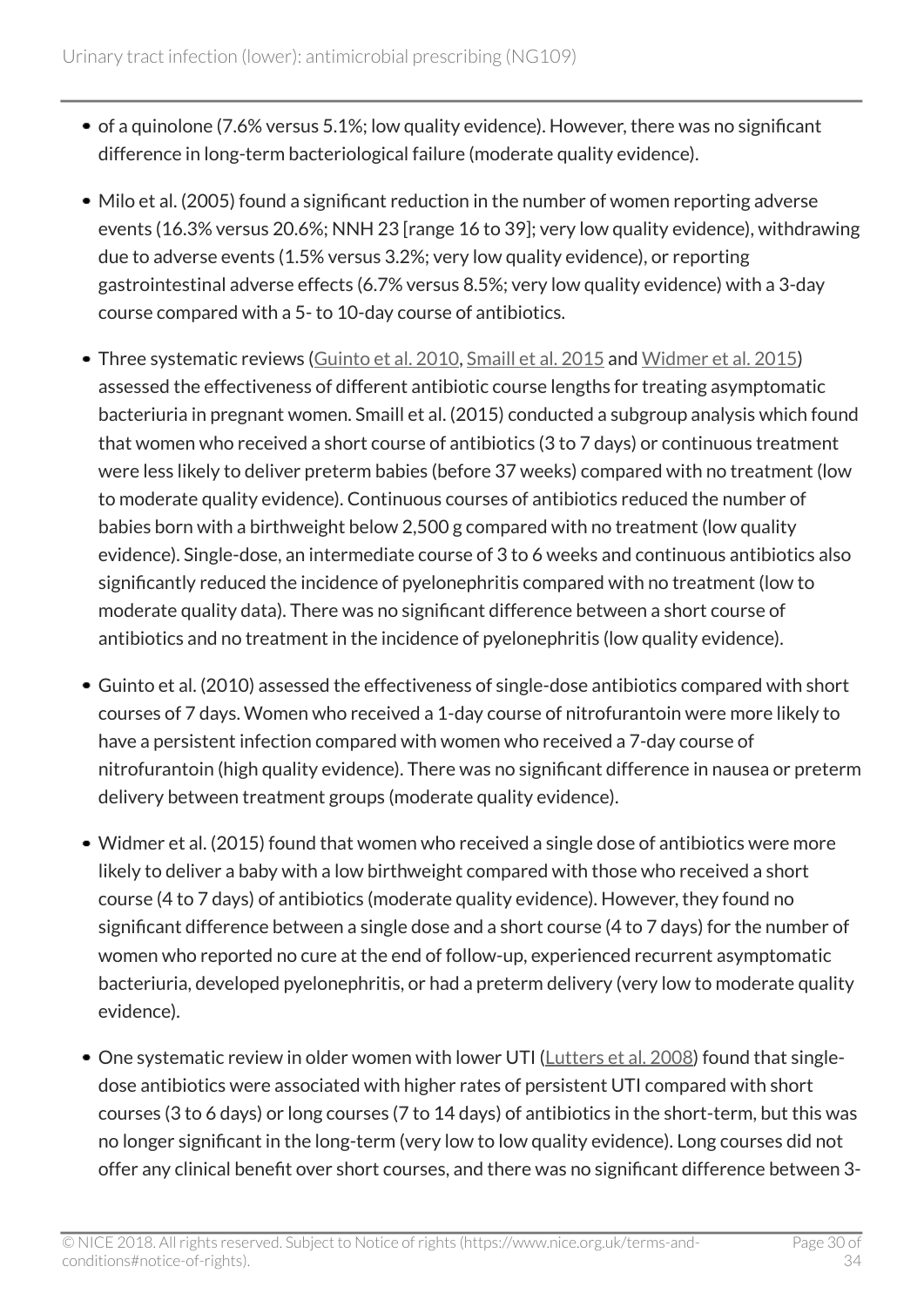- or 5-day courses in reducing the incidence of persistent UTIs or clinical failure (very low to low quality evidence). Antibiotic course length, such as single-dose, short-course, or long-course, had no effect on adverse events, or on the number of withdrawals due to adverse events (very low to moderate quality evidence).
- Two systematic reviews [\(Michael et al. 2003](https://www.ncbi.nlm.nih.gov/pubmed/?term=Short+versus+standard+duration+oral+antibiotic+therapy+for+acute+urinary+tract+infection+in+children) and [Fitzgerald et al. 2012](https://www.ncbi.nlm.nih.gov/pubmed/22895956)) assessed the clinical effectiveness of varying antibiotic course lengths in children with uncomplicated lower UTI. Fitzgerald et al. (2012) found no significant difference between short-course (3 to 7 days) and long-course (10 to 14 days) antibiotics in the number of children with persistent bacteriuria; and course length did not affect the rate of reinfection or recurrence (very low quality evidence). Michael et al. (2003) found no significant difference between antibiotics given as either a short course (2 to 4 days) or a longer course (7 to 14 days) on the number of children with UTIs at the end of treatment, or the rate of recurrence of UTI (very low quality evidence).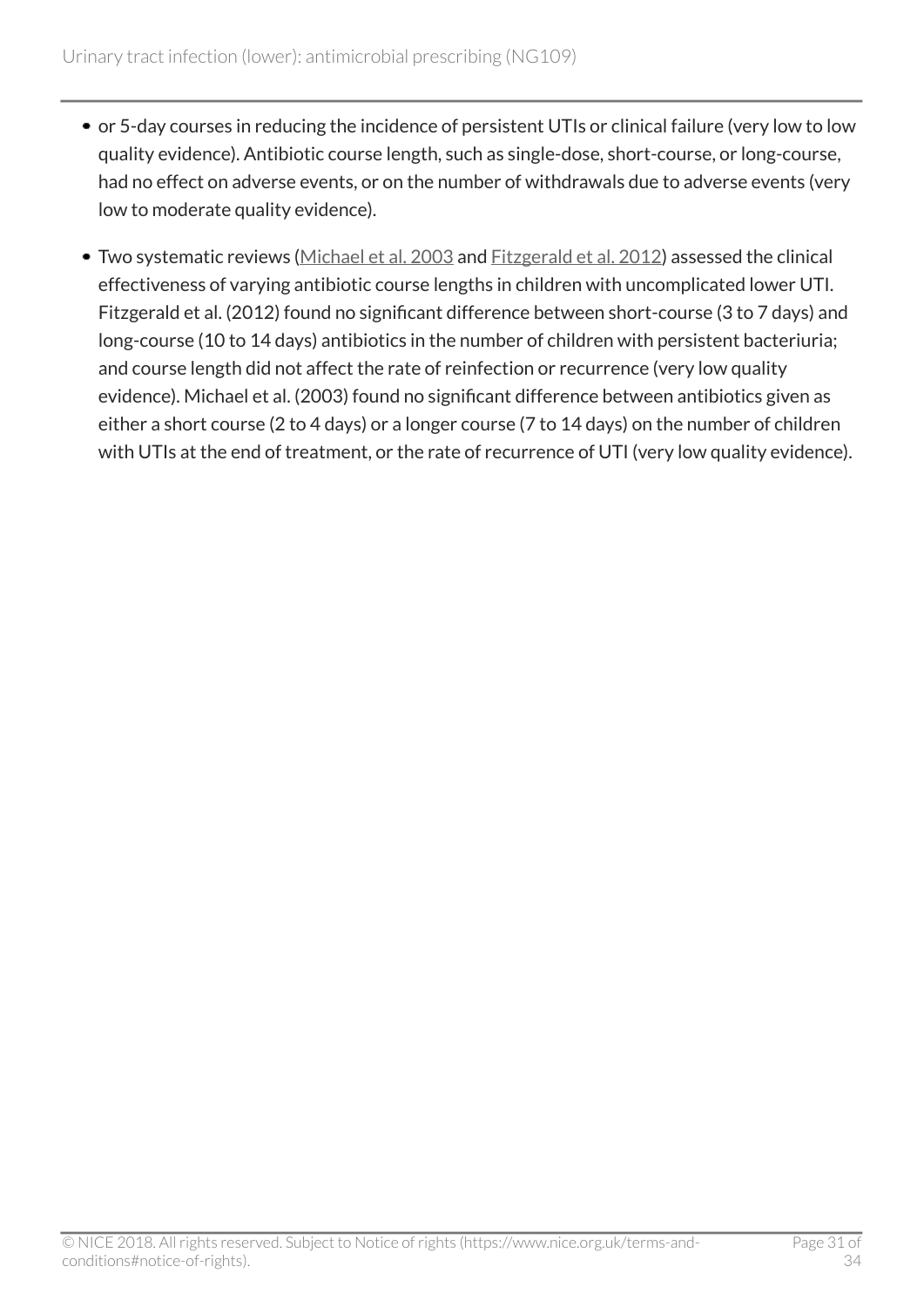#### Committee discussions on antibiotic course length

• The committee agreed that the shortest course that is likely to be effective should be prescribed to reduce the risk of antimicrobial resistance and minimise the risk of adverse effects.

#### *Non-pregnant women with lower UTI*

- Based on evidence, the committee agreed that a 3-day course of antibiotics was as effective as a 5- to 10-day course of antibiotics in non-pregnant women with lower UTI, and resulted in significantly fewer adverse events. The committee agreed that a longer course may increase the likelihood of complete bacteriological eradication, which may be important for some women (for example, women who experience repeated lower UTIs). However, it was not possible to analyse data separately for people with repeated lower UTIs.
- Based on evidence, the committee agreed that a 7- to 10-day course of antibiotics did not offer any clinical advantage over a 3- to 6-day course in older women with lower UTI.
- Based on evidence, experience and resistance data, the committee agreed that a 3-day course of all the recommended antibiotics (apart from fosfomycin where a single dose is given) was sufficient to treat lower UTI in non-pregnant women of any age, with no longer duration of treatment required for older women. If women have a complicated UTI (associated with a structural or functional abnormality, or underlying disease, which increases the risk of a more serious outcome or treatment failure), antibiotics recommended in the NICE guideline on [pyelonephritis \(acute\): antimicrobial prescribing](http://www.nice.org.uk/guidance/ng111) should be prescribed.

#### *Pregnant women with lower UTI*

- Based on evidence and their experience, the committee agreed that a 7-day course of all the recommended antibiotics was required to treat bacteriuria in pregnant women with either symptomatic lower UTI or asymptomatic bacteriuria.
- A 7-day course is required to ensure complete cure because the risk of harm from a UTI is higher in pregnant women than in non-pregnant women.

#### *Men with lower UTI*

Based on their experience, the committee agreed that a 7-day course of all the recommended antibiotics was required to treat lower UTI in men.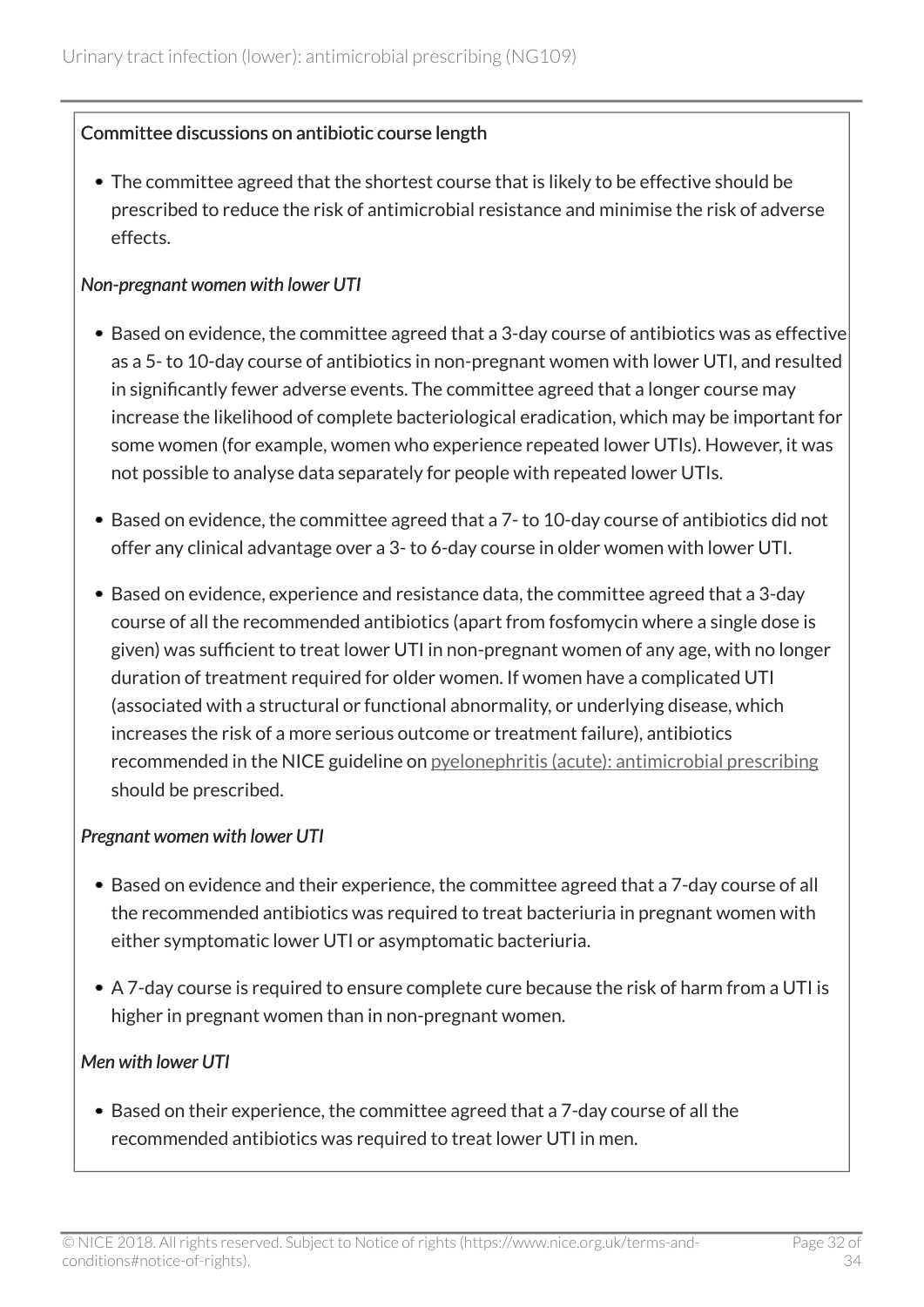A 7-day course is required to ensure complete cure because men are more at risk of complications from UTIs than women due to anatomical differences and possible outflow obstruction.

#### *Children and young people with UTI*

- Based on evidence, the committee agreed that a 3- to 7-day course of antibiotics was as effective as a 7- to 14-day course of antibiotics in children and young people with lower UTI.
- Based on evidence, experience and resistance data, the committee agreed that a 3-day course of all the recommended antibiotics was sufficient to treat lower UTI in children and young people. If children and young people have a complicated UTI (associated with a structural or functional abnormality, or underlying disease, which increases the risk of a more serious outcome or treatment failure), antibiotics recommended in the NICE guideline on [pyelonephritis \(acute\): antimicrobial prescribing](http://www.nice.org.uk/guidance/ng111) should be prescribed.

See the [full evidence review](https://www.nice.org.uk/guidance/ng109/evidence/evidence-review-pdf-6545836765) for more information.